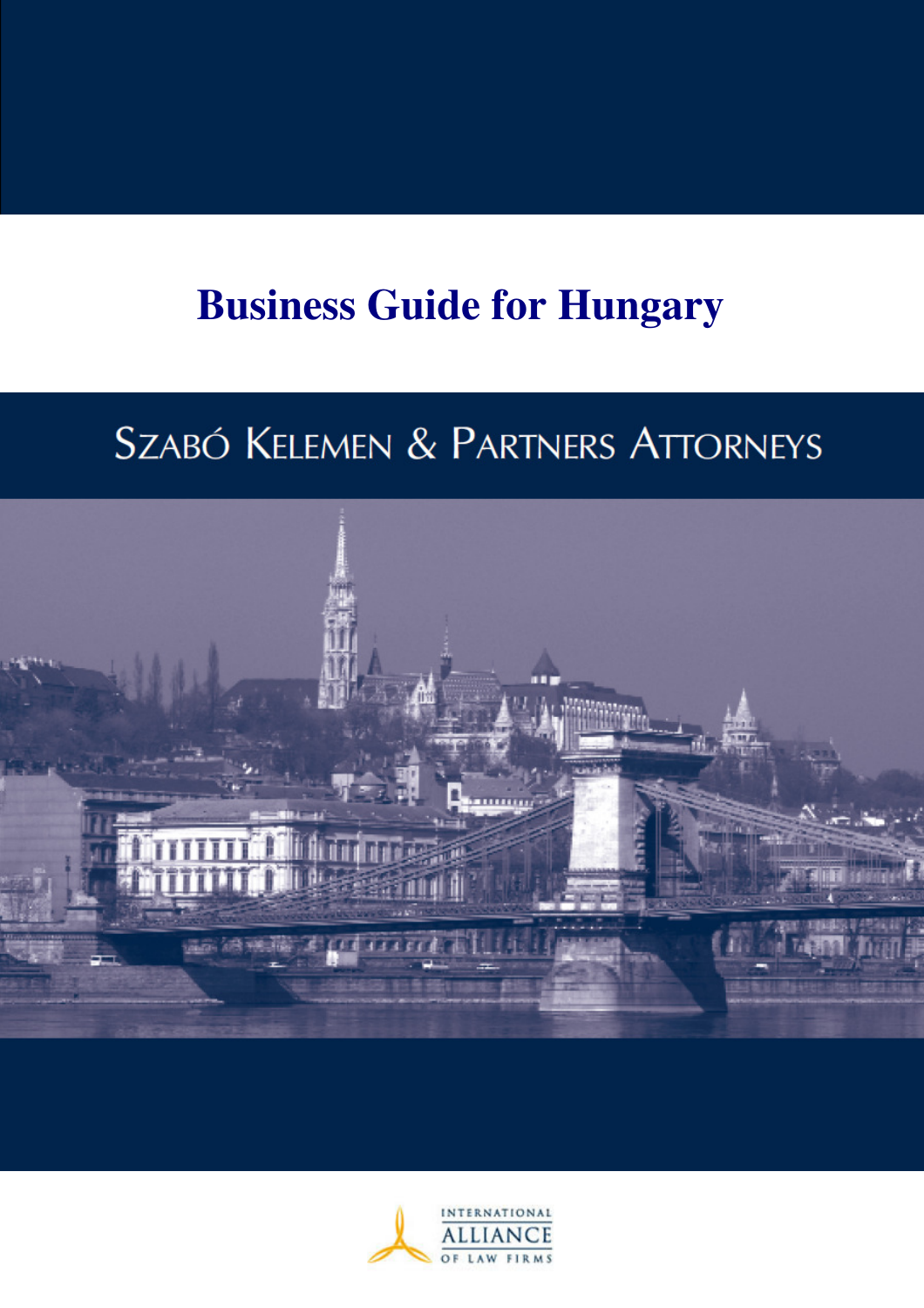Szabó Kelemen & Partners Attorneys is a full-service Hungarian law firm that traces its origins back to Szabó & Partners Attorneys, which was established in 1996, and is the Hungarian member of the International Alliance of Law Firms.

The firm was the Hungarian member of the Ernst & Young Law Alliance from 1996 to 2003, and from 2004 worked in cooperation with Salans for two and a half years.

The firm's impressive client base consists of multinationals, as well as large and mediumsized Hungarian companies. The firm is particularly strong in competition, employment, tax, and corporate and commercial work, including corporate restructuring and insolvency, as well as in various industry sectors, including financial services and real estate.

Many of the firm's Hungarian lawyers have worked in law offices or barristers' chambers abroad, and many hold postgraduate qualifications from foreign institutions. The working languages of the firm are Hungarian, English and German.

The firm's core practice areas are:

- Antitrust/competition law
- $\bullet$  Banking and securities
- Corporate and commercial, including company group financing and royalty payment structures
- Corporate restructuring and insolvency
- $\div$  Employment
- $\mathbf{\hat{\cdot}}$  Insurance
- $\ddot{\bullet}$  Litigation and arbitration<br>
Mergers and acquisitions
- Mergers and acquisitions
- Public procurement
- Real estate/commercial property
- $\mathbf{\hat{\cdot}}$  Tax

#### **Contact details**

Váci út 20 1132 Budapest Hungary  $Tel: + 3612888200$  $Fax + 3612888299$ 

Website: www.sz-k-t.hu Member of: www jalawfirms.com

Contacts:

| Tamás Szabó    | E-mail: tamas.szabo@sz-k-t.hu    |
|----------------|----------------------------------|
| László Kelemen | E-mail: laszlo.kelemen@sz-k-t.hu |
| Domonkos Kiss  | E-mail: domonkos.kiss@sz-k-t.hu  |

# **Business Guide for Hungary**<sup>1</sup>

## **1 COUNTRY OVERVIEW**

|         | $- -$ |
|---------|-------|
| ,,,,,,, | --    |
| $-$     | .     |
|         |       |

<sup>&</sup>lt;sup>1</sup> This Guide was prepared as of 1 July, 2009. The HUF/EUR exchange rate used is HUF280 = 1 EUR.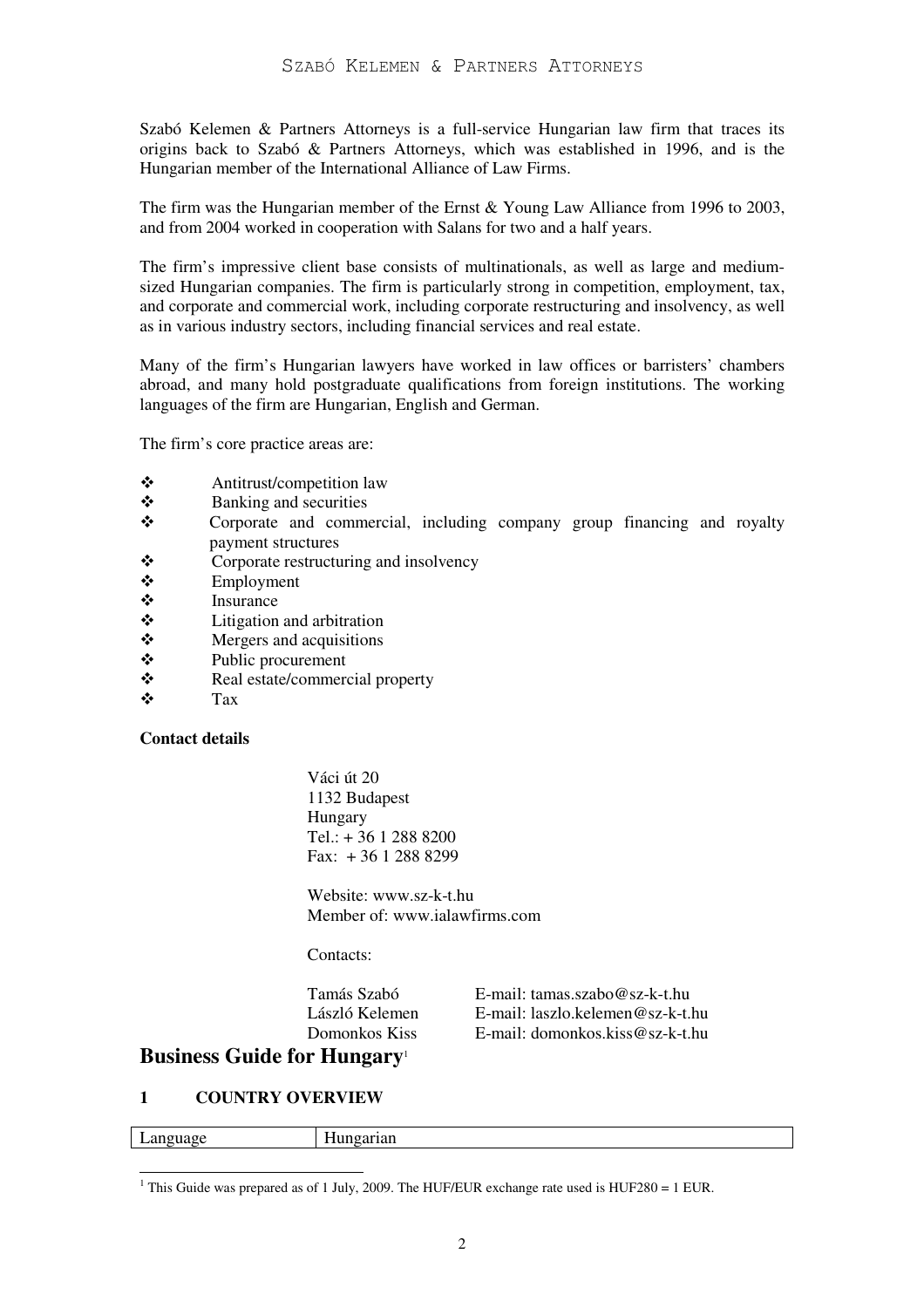| Currency               | Forint (HUF)                                                                                                                                                                                                                                                        |
|------------------------|---------------------------------------------------------------------------------------------------------------------------------------------------------------------------------------------------------------------------------------------------------------------|
| Capital                | <b>Budapest</b>                                                                                                                                                                                                                                                     |
| Government type        | Parliamentary democracy                                                                                                                                                                                                                                             |
| Legal system           | Civil law (Roman law) system                                                                                                                                                                                                                                        |
| EU membership          | Since 1 May, 2004                                                                                                                                                                                                                                                   |
| Neighbouring countries | Austria, Croatia, Romania, Serbia, Slovakia, Slovenia, Ukraine                                                                                                                                                                                                      |
| Public holidays        | New Year's Day (1 January), 1848 Revolution (15 March), Easter<br>Monday (date varies), Labour Day (1 May), Whit Monday (date<br>varies), St. Stephen's Day (20 August), Republic Day (23<br>October), All Saints' Day (1 November), Christmas Day (25<br>December) |

## **2 BUSINESS ENTITIES**

#### **2.1 Forms of business entities**

#### **2.1.1 Introduction**

In July 2006, a new Companies Act (Act IV of 2006 on Companies – "Companies Act") and a new Registration Act (Act V of 2006 on Public Company Information, Court Registration Proceedings and Dissolution Procedures – "Registration Act") came into effect.

The Companies Act provides for a variety of legal forms under which business entities may be established in Hungary.

Pursuant to the Companies Act, these forms are:

- unlimited partnership (Kkt)
- limited partnership (Bt)
- limited liability company (Kft)
- company limited by shares (Rt), which may be privately founded (Zrt) or publicly founded (Nyrt)

Companies duly formed and registered under Hungarian law may undertake obligations and acquire rights in their own name (i.e. they have the right to acquire property, may conclude contracts, file lawsuits or be subject to actions brought against them). As a general rule, companies may freely pursue activities; however, a license of the competent authority is required for certain activities. Companies with foreign participation may be established in any business entity form without an authority license or permission.

## **2.1.2 Unlimited partnership (Kkt**)

In an unlimited partnership, the liabilities of its members are joint and unlimited for the partnership's obligations. No minimum initial capital requirement is set forth by law and its members are not required to take part personally in the activities of the partnership. By law,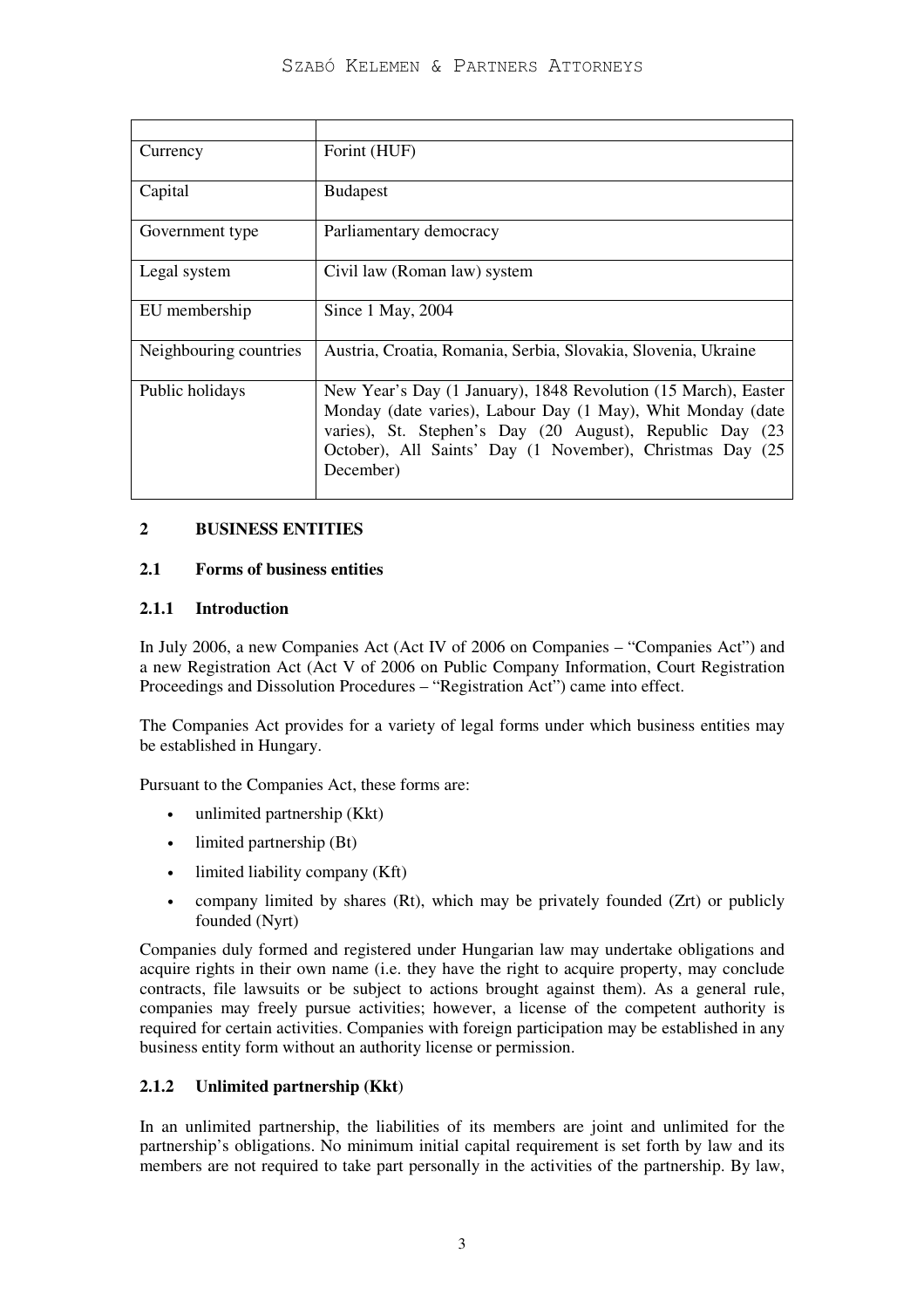every member is entitled to represent the partnership unless its articles of association state otherwise. The partnership must have at least two members.

## **2.1.3 Limited partnership (Bt)**

A limited partnership must have at least one general partner and at least one limited partner. The general partner's liability is unlimited for the partnership's obligations (multiple general partners are jointly and severally liable) while the limited partner's liability is limited to the extent of his capital contribution. By law, only the general partner is entitled to represent the partnership unless its articles of association state otherwise.

## **2.1.4 Limited liability company (Kft)**

A Kft is established with a predetermined amount of initial capital provided by its founders, and may have only one member (a sole-member Kft). The liability of its members is limited to the provision of the company's initial capital (and, if so stated in the articles of association, other contributions). As a general rule, members are not otherwise responsible for the company's liabilities. A Kft's members may not be recruited through public offerings. The members' rights and their title to the company's assets are represented by quotas in the company. No securities may be issued in respect of the quotas, which may be (i) ordinary quotas (quotas providing identical membership rights) or alternatively (ii) preferred quotas (only if the company's articles of association so provide), which may entitle their holders to, for example:

- dividend preference
- preference in voting rights etc.

# **2.1.5 Company limited by shares (Rt)**

An Rt is established with a predetermined amount and nominal value of shares. The liability of its members is limited to the provision of the nominal or issue value of the shares.

An Rt may be established via a private offering (its shares are offered only to its founders) or a public offering (its shares are offered to the public). The difference must be indicated in the company's name as "Zrt" (private) or "Nyrt" (public).

Shares are securities that embody a shareholder's membership rights in the company. Only private Rts may issue printed share certificates, public Rts may only have dematerialized shares (registered in the shareholders security account held by a financial institution).

Shares may be (i) ordinary shares, (ii) employee shares, (iii) interest-bearing shares, (iv) redeemable shares or (v) preference shares, which have the following sub-categories:

- dividend preference shares
- preference with respect to the liquidation ratio
- preference with respect to voting rights
- (only in the case of private Rts) preference with respect to the appointment of executive officers or members of the supervisory board
- (only in the case of private Rts) shares ensuring pre-emption rights
- preference rights in particular cases as set forth in other legislation (part of the Government's measures to deal with the economic downturn)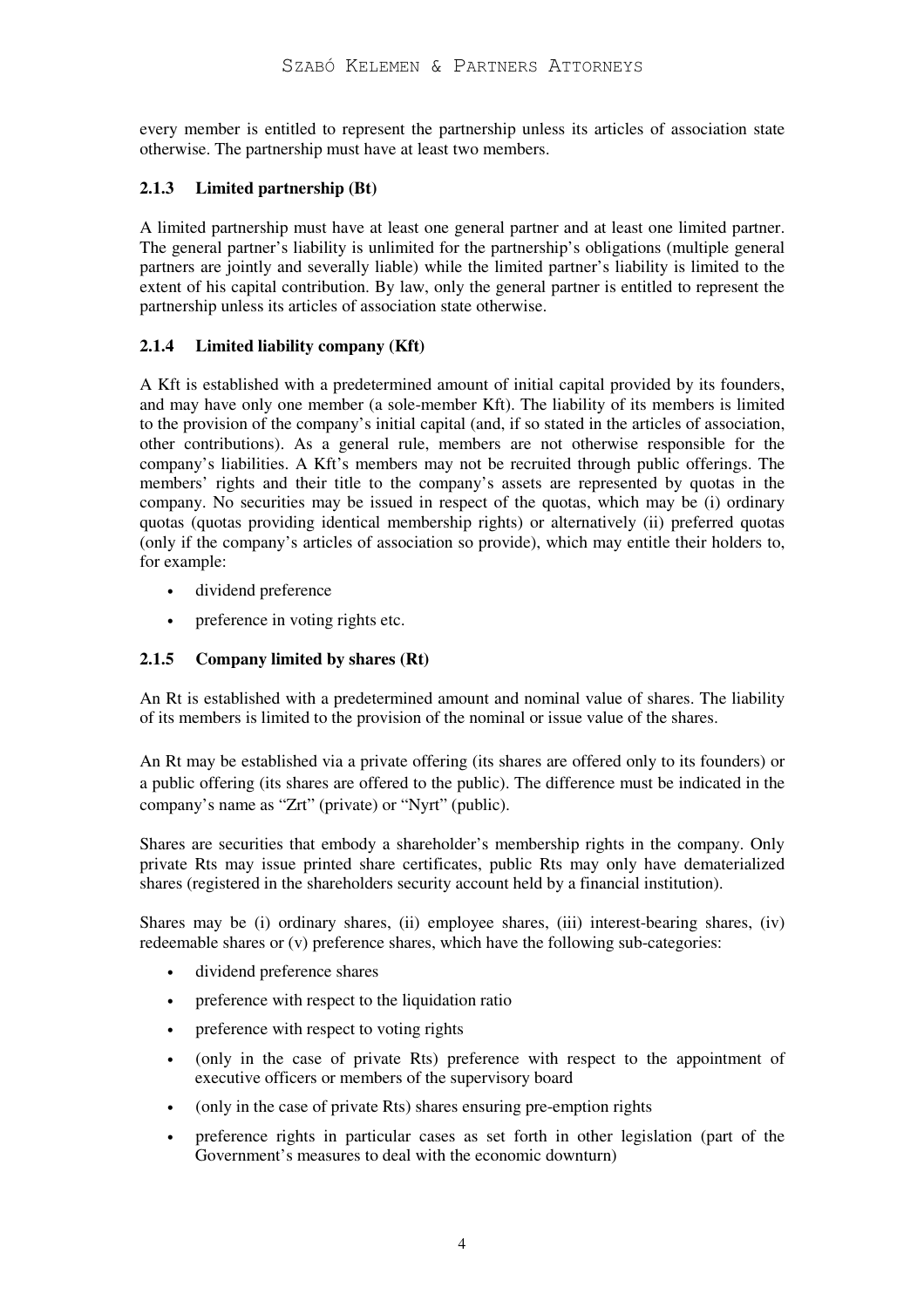#### **2.1.6 Differences between a Kft and an Rt**

Pursuant to the Companies Act, the following are the basic differences between a Kft and an Rt:

• *Management* 

Kft: one or more managing directors manage the company

Rt: a board of directors composed of three to eleven members or, if the constitutive document so provides, the general director, manages the company

• *Recruitment of members through public offerings* 

#### Kft: forbidden

Rt: other than a private Rt, the company may publicly advertise the sale of its shares

• *Required minimum initial capital* 

 Kft: HUF 500,000 (EUR 1,785); Kfts may be established without cash contributions and only in-kind contributions

Private Rt: HUF 5 million (EUR 17,850); private Rts may be established without cash contributions and only in-kind contributions

Public Rt: HUF 20 million (EUR 71,400); public Rts may not be established without cash contributions

• *Supervisory board* 

General: The board must have three to fifteen members. If the annual average number of the company's full-time employees exceeds 200, then employees must make up one-third of the supervisory board. All companies must have a supervisory board if (i) the law so requests in order to protect public property or with respect to the activities pursued by the company, or (ii) the annual average number of full-time employees exceeds 200.

Kft: not required (apart from the above mandatory cases)

Private Rt: only if shareholders representing at least 5% of the voting rights so request (as well as the above mandatory cases)

Public Rt: mandatory except for public Rts operating under the so-called unified company management system

• *Auditor* 

Kft: not mandatory, except if (i) the Accounting Act so requires, (ii) the company's articles of association so prescribe, or (iii) the law so prescribes in order to protect public property

• *Quotas/shares* 

Kft: each quotaholder may have only one quota. If a quotaholder acquires another quota, its quota will be increased by the one it acquired, and as a result, the quotaholder will still only have one quota but with a higher value. Quotas may be freely transferred between members of the company. The members may give preemption rights to each other in the company's articles of association. By law, with respect to a quota intended to be transferred through a sale and purchase contract, the other member(s), the company, or a third person so designated by the quotaholders' meeting, in this order, have pre-emption rights, unless this is excluded (or restricted) under the articles of association. The articles of association may restrict, set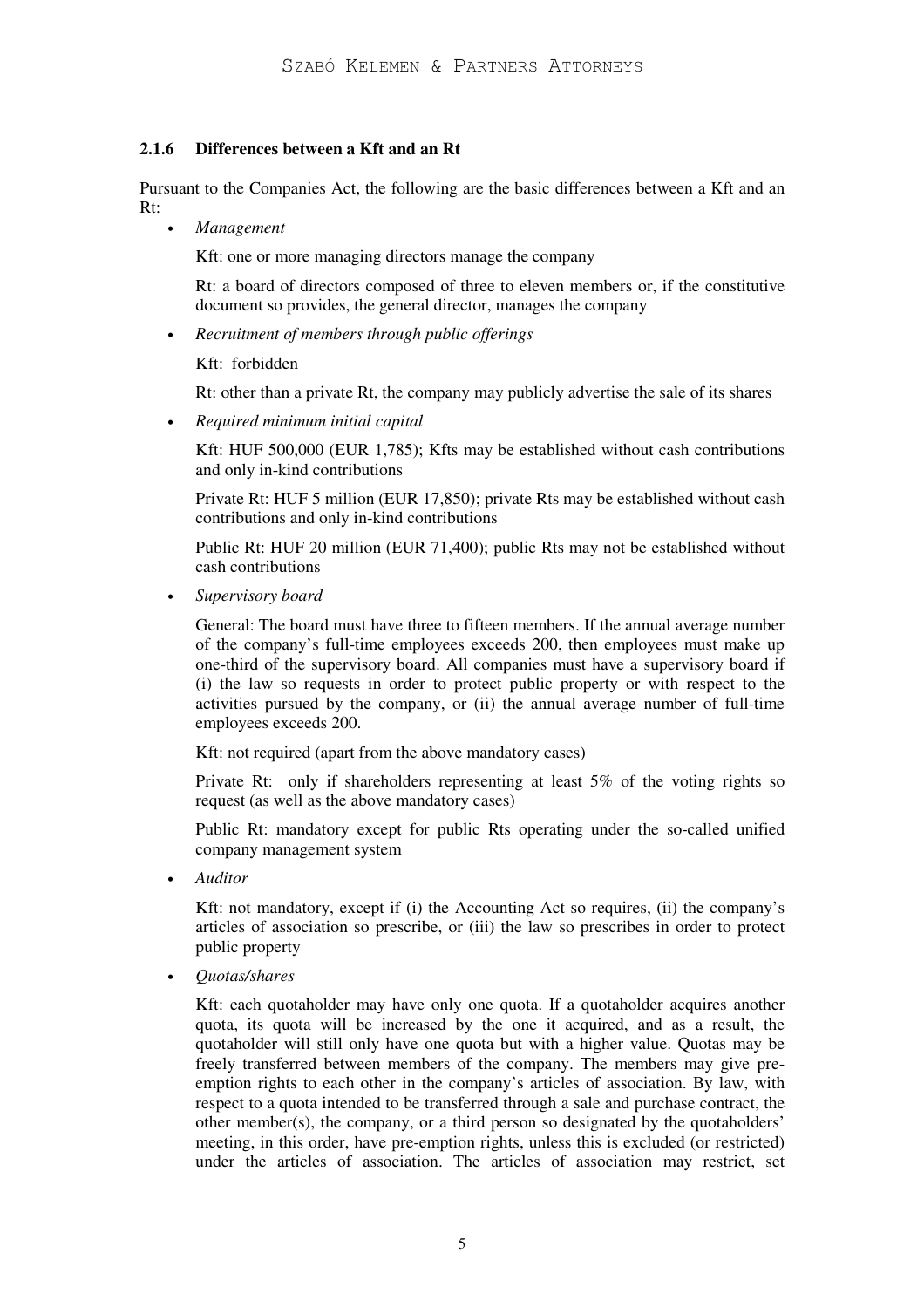conditions or prescribe the need for the company's consent for the transfer of quotas to third persons.

Rt: only registered shares may be issued. Unless otherwise provided by law, shares are freely transferable. However, a private Rt's constitutive document may restrict the transfer of shares or may render it subject to the company's consent. The transfer of registered shares is valid with respect to an Rt and shareholders may exercise their shareholders' rights with respect to the company only if such shareholders have been registered in the book of shareholders. Unlike the quotas of a Kft or the shares of a private Rt, a public Rt's shares may be traded on the stock exchange.

• *Securities* 

Kft: printed securities representing the quotas may not be issued

Rt: securities representing the shares may be issued (private Rts: printed share certificates or dematerialized shares, public Rts: only dematerialized shares)

#### **2.2 Establishing companies**

#### **2.2.1 Introduction**

The founders of a company must first sign the company's constitutive document, after which an attorney-at-law (a member of the Hungarian bar) must countersign and file it with the competent Court of Registration. Technically and legally it is the court's act of registration that creates the company. A company's fundamental corporate data (i.e. its name, headquarters, members' names, addresses/seats, main activity, initial capital, members' contributions, the method and timing of providing the initial capital, method of representation and signature rights, the names and addresses of the executive officers, supervisory board members and the auditor etc.) and its internal regulations are set forth in its constitutive document, i.e. (i) articles of association, (ii) deed of foundation, or (iii) statutes.

Only Kfts and private Rts may be one-member companies; other business entity forms must have at least two members.

## **2.2.2 Pre-company**

Between the execution of the constitutive document and the court's act of registration, the company exists as a pre-company. A pre-company can only pursue a limited number of activities.

## **2.2.3 Registration fees**

The duty levied for the registration of a:

- public Rt is HUF 600,000 (EUR 2,142)
- private Rt is HUF 100,000 (EUR 357)
- Kft is HUF 100,000 (EUR 357)
- Kkt or a Bt is HUF 50,000 (EUR 178)

A notice on the establishment of a business entity must be published in the official companies' gazette (Cégközlöny), which entails a nominal publication fee.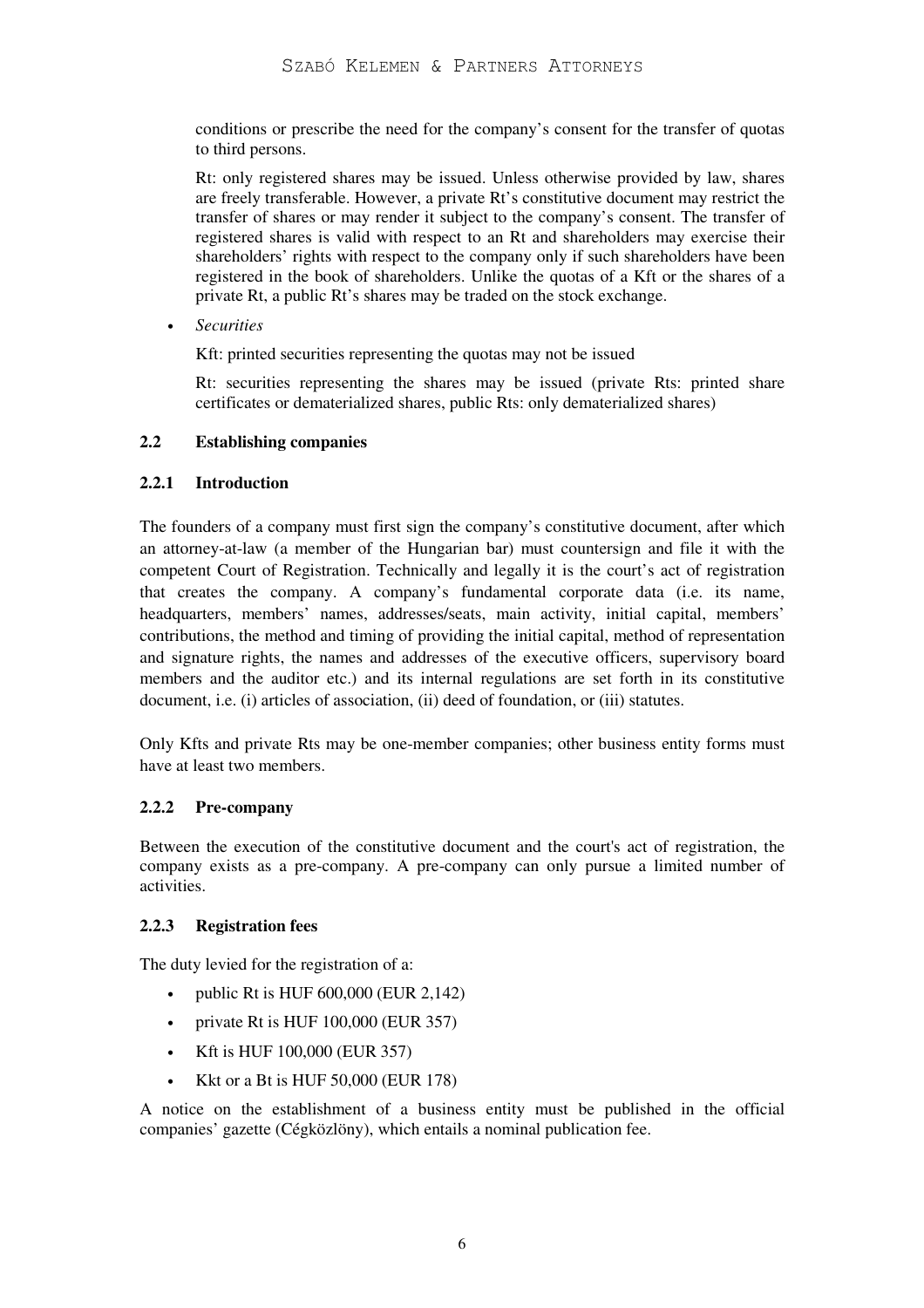Companies only have to pay once for their registration (i.e. there are no further payments to the courts to keep their registered data in the Companies Register), as long as their registered data remains unchanged. However, almost any amendment to the company's data must be registered in the Companies Register, which entails the payment of additional nominal duty.

## **2.2.4 Registration**

Pursuant to the provisions of the Registration Act, the establishment of a company must be reported to the competent Court of Registration within 30 days of signing (or in the case of a public Rt, accepting) the constitutive document.

All filings with the Court of Registration must be done digitally (in an e-mail message) by an attorney-at-law, with such legal representation by an attorney being mandatory. Scanned copies of the duly executed corporate documents must be enclosed with the request and the email message must be endorsed with the filing attorney-at-law's certified digital signature and also with a time stamp.

Except for public Rts, all business entities may be established by filling out a template (the template is determined by law), which will be their constitutive document. In such cases the Court of Registration must register the establishment of the entity/changes in the corporate data within one working hour of filing the request during court opening hours (assuming the request and all related documents are faultless).

For entities not using the official template as their constitutive document, the competent Court of Registration must carry out the registration procedure within 15 days of filing the request (assuming the request and all related documents are present and correct).

The headings pertaining to the Companies Register (the indication of the data registered) may also be displayed in English, German, French and Russian. Furthermore, all corporate documents may be registered in any of the official languages of the EU provided that an official translation is enclosed for all the corporate documents which are filed.

## **2.3 Management of companies**

## **2.3.1 Management**

The executive officers of a company provide for the company's management and day-to-day operation; by law, as a general rule, they may be elected for a definite period of time of a maximum of five years or, if the company's constitutive document specifically allows, for an indefinite period of time.

The executive officer(s) is/are called:

- managing director(s)  $(Kft)$
- members of the board of directors (Rt) (or in the case of private Rts, a general director may be elected)
- member(s) entitled to carry out the management (Kkt)
- general partner(s) (Bt)

In the course of their management activities, executive officers must act with the responsibility generally expected of persons holding such positions. Executive officers will be liable for any damage incurred by their company due to their negligent or intentional breach of the above duty. Detailed rules apply in respect of the non-compatibility of executive officers.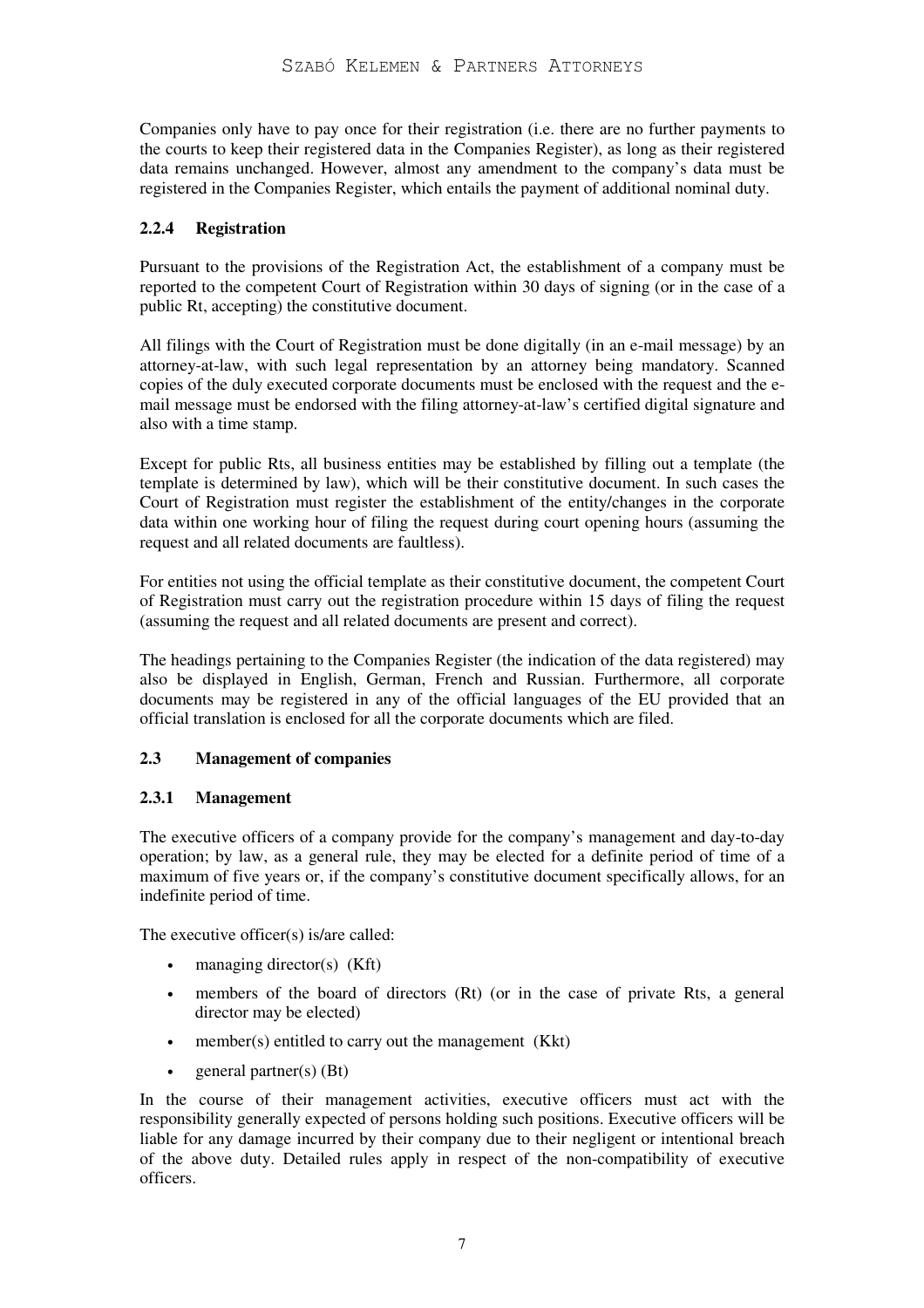Since the executive officers represent the company, the company is directly liable for any damage caused by executive officers in relation to third parties. However, the company may then bring indemnification claims against the executive officers for such damage.

Following the occurrence of a situation which threatens the company with insolvency, the executive officers must conduct their managing duties based on the priority of the interests of the creditors of the company. During liquidation proceedings any creditor or the liquidator may request the competent court to establish that the persons who were executive officers of the company during the three-year period immediately preceding the commencement date of the liquidation proceedings, failed to conduct their managing duties on the basis of the priority of the interests of the creditors after the occurrence of any situation threatening the company with insolvency, and, as a consequence of which, the assets of the company have been diminished to the extent specified in the request.

In the case where a company is terminated without a legal successor, anyone who is a member (shareholder) at the time of the company's termination may sue its company's former executive officers for damages. Such claims must be filed within one year of the company's termination. In the case where the liability of the member (shareholder) for the company's obligations was limited while the company existed, such member may claim damages as above only to the extent proportionate to the part of the company's assets that was due to it/him when the company was terminated.

## **2.3.2 Supervisory board**

The formation of a supervisory board is mandatory for:

- public Rts (except if the company operates pursuant to a special regime called the unified company management system)
- private Rts, only if shareholders representing at least 5% of the voting rights so request
- any company, irrespective of its form and its method of operation, if the law so prescribes in order to protect public property or with respect to the activities pursued by the company
- all companies employing an annual average of 200 full-time employees

The basic role of the supervisory board is the supervision of management activities; furthermore, a private Rt's or Kft's constitutive document may authorize the supervisory board to: (i) appoint and remove members of the board of directors or the managing director, (ii) establish the remuneration of members of the board of directors or the managing director, and/or (iii) give its prior consent to the passing of certain major resolutions.

If, acting within the special competence transferred to it, the supervisory board has refused to give its consent to a resolution, the managing director or the board of directors is entitled to convene the quotaholders'/shareholders' meeting, which is the corporate body entitled to change the resolution of the supervisory board. For any damage caused to the company by resolutions made within the above powers of the supervisory board, its members and the executive officers will have joint and several liability vis-à-vis the company.

## **2.3.3 Auditor**

By law, an auditor must be elected: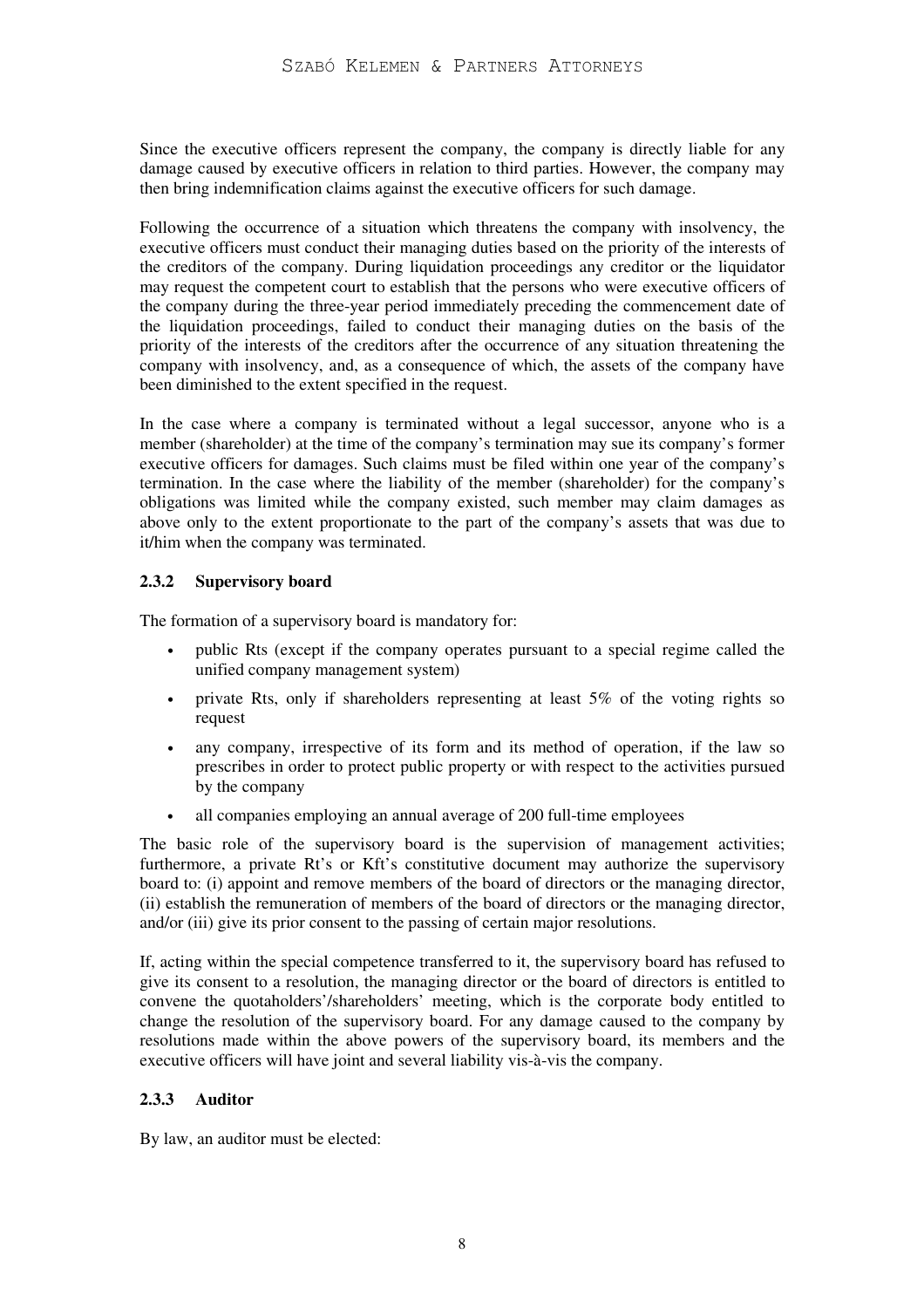- if the Accounting Act requires a company (e.g. the company has double-entry bookkeeping, and its annual net sales revenue, calculated on the basis of its preceding two business years' average sales revenue, exceeds HUF 100,000,000 (EUR 357,000))
- if the constitutive document of the company so prescribes
- if the law so prescribes for the protection of public property

#### **2.4 Novelties of corporate law**

The following list contains some recent corporate law amendments with possible significance from a practical perspective:

- law firms may provide certain company secretary services
- the person entitled to represent the company may exercise his/her right in e-mails by using his/her digital signature
- the company may publish some of its mandatory announcements on its website (as opposed to in the official companies' gazette (Cégközlöny))
- the headings of the Companies Register (the indication of the data registered therein) may be displayed in English, German, French and Russian
- the company may determine the date of effectiveness of the change of its corporate data, (i.e. it may be subsequent to the day when such change was decided upon)
- the appointment of a delivery agent (for persons/entities having no address/seat in Hungary) is optional (however, it is advisable to do so)
- anyone having an address/seat in Hungary may be a delivery agent (as opposed to the former significant restrictions effective prior to September 1, 2007)
- mortgages over quotas may (and must) be registered in the Companies Register
- members of companies, except for public Rts, may decide on all corporate matters without holding a meeting (e.g. in writing) providing that the company's constitutive document so provides
- executive officers may perform their duties under an employment contract (as opposed to a special agency agreement)
- filings with the Court of Registration, in their entirety, may only be done digitally
- Kfts may be established with HUF 500,000 initial capital (EUR  $1,785$  as opposed to HUF 3 million (EUR 10,700) formerly)
- private Rts may be established with HUF 5 million (EUR 17,850, as opposed to HUF 20 million (EUR 71,400) formerly, which is still the requirement for public Rts)

Please note that the above list is far from exhaustive. For details or specific advice in corporate matters please contact our professionals listed at the end of this publication.

#### **2.5 Pursuing business activities in a non-corporate form**

#### **2.5.1 Introduction**

A foreign investor may decide to establish a presence in Hungary as a foreign private entrepreneur, through a commercial agent, as a commercial representative office or branch of a foreign company.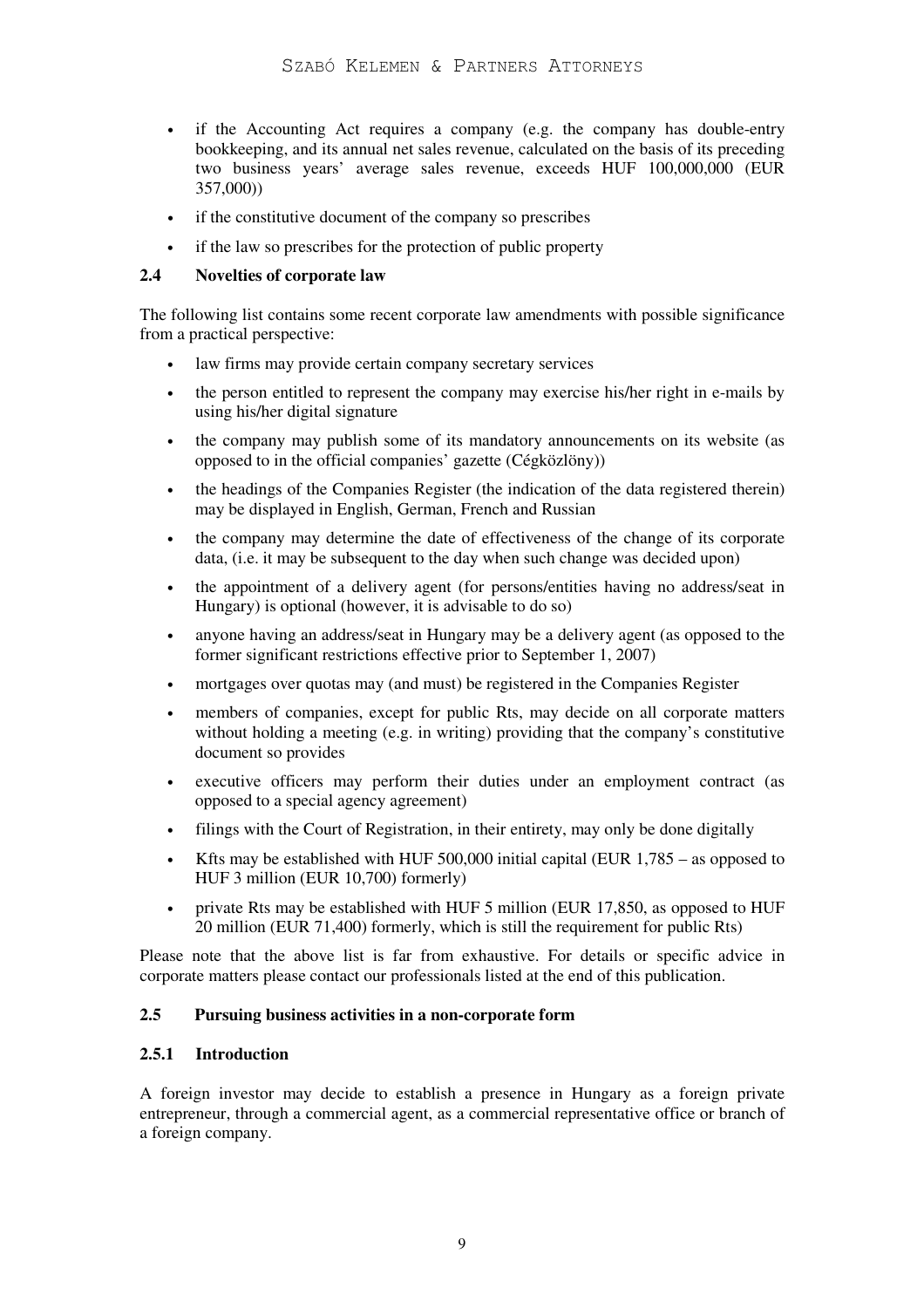## **2.5.2 Foreign private entrepreneurs**

Pursuant to Act LXXII of 1998 on Foreign Private Entrepreneurs, a foreign investor may carry out business activities as a private entrepreneur provided that an international treaty expressly ensures national treatment for him or her. The foreign private entrepreneur is deemed to be a foreign exchange resident unless legal rules regarding foreign exchange provide otherwise. For the purpose of the application of the legal rules related to the acquisition of real property, the foreign private entrepreneur is deemed to be a foreign natural person.

## **2.5.3 Commercial agent**

A foreign investor may also carry on business activities if it contracts a "commercial agent" according to the stipulations of Act CXVII of 2000 on the Commercial Representation Contracts of Independent Commercial Agents (Commercial Agency Act). Its provisions are harmonized with the Council Directive on self-employed commercial agents (86/653/EEC).

The Commercial Agency Act uses the term "commercial agent" in the broadest sense. For the purpose of the Commercial Agency Act, an entity is deemed to be a "commercial agent" if it mediates transactions for its principal on the basis of a permanent contractual relationship for an agreed fee. This includes any such entity which is entitled to conclude agreements related to the principal's goods in its own name for the benefit of the principal.

The Commercial Agency Act applies to agreements concluded with independent "commercial agents" who pursue commercial activities at their own risk.

According to the Commercial Agency Act, should an entity qualify as a "commercial agent," certain mandatory provisions of Hungarian law have to be applied to the commercial agency agreement. For example, the agent should be entitled to compensation if it has brought the principal new customers and the principal continues to derive substantial benefits from such customers even after the termination of the agency relationship provided that the compensation payment is equitable with regard to all the circumstances.

## **2.5.4 Commercial representative office**

According to Act CXXXII of 1997 on Hungarian Branches and Commercial Representative Offices of Foreign-Registered Companies (Branches Act), a commercial representative office is an organizational unit of a foreign enterprise having no separate legal entity. Foreign firms may establish commercial representative offices. A commercial representative office may start its activity after the competent Court of Registration has registered it. A commercial representative office may be entered in the Companies Register if the application for registration and its appendices conform to the requirements prescribed by the Branches Act and the Registration Act.

Only employees and persons seconded to the commercial representative office or persons who have a Hungarian domicile and a permanent services agreement to work at the commercial representative office may represent the commercial representative office. However, since Hungary's EU accession, this rule does not apply to commercial representative offices established by foreign companies registered in the European Economic Area.

A commercial representative office's activities are restricted to: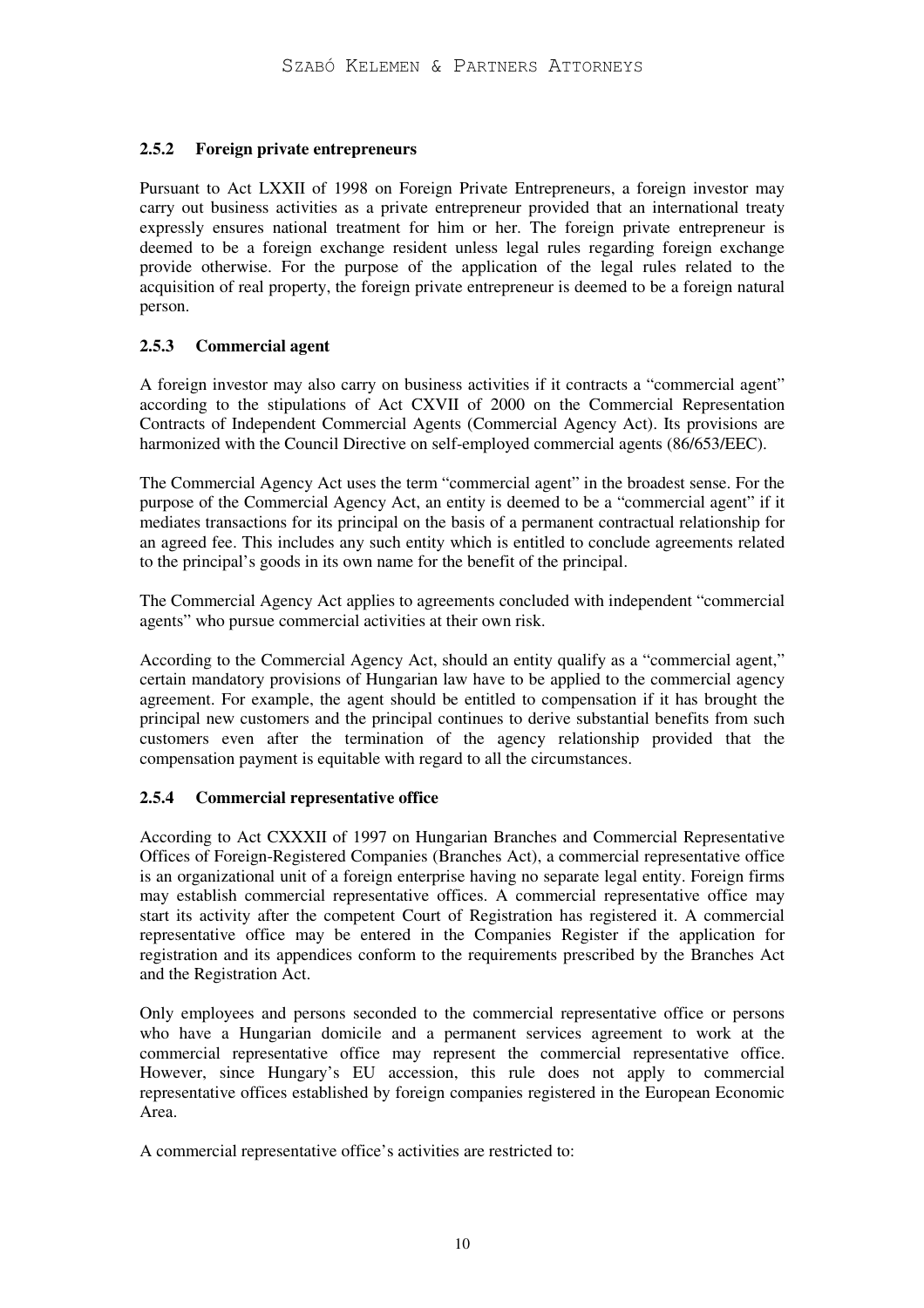- mediating contracts between the foreign firm and Hungarian business organizations or private individuals.
- participating in preparing contracts as described above.
- concluding contracts required for the operation of the commercial representative office for and on behalf of the foreign firm.
- performing informational and promotional activities related to goods, services and rights marketed by the represented foreign company, including organizing the foreign company's participation in exhibitions, fairs, professional lectures and other similar events held in Hungary.

In contrast to branches, commercial representative offices may not conduct entrepreneurial activities.

#### **2.5.5 Branch of a foreign company**

A branch is an organizational unit of a foreign enterprise having no separate legal entity. However, the foreign enterprise is authorized to pursue business activities through its branch. The branch cannot perform representative activities on behalf of the founding foreign company.

The law considers the branch to be a relatively independent part of the foreign company, and specifies that the foreign company must continuously provide the assets needed for the operation of the branch, and to settle its debts. The foreign founder and the branch will bear joint and several, unlimited liability for debts incurred in the course of the activities of the branch. With respect to debts incurred in connection with activities pursued via the branch, execution may be levied over all the foreign company's assets located in Hungary.

The branch comes into existence and may start its operations when it is registered by the Court of Registration. However, in the case of branches of foreign companies having their seat in the European Economic Area, as of Hungary's accession to the European Union, it is possible for persons who are entitled to sign on behalf of the branch, to act in the name of and on behalf of the branch after filing the application for registration. However, the term "under registration" must be indicated on documents and during transactions.

It is not possible for the branch "under registration" to pursue activities that are subject to an authority license. If the branch's application for registration is rejected, it may not acquire further rights nor undertake further obligations and must promptly terminate its operations. The foreign founder will bear unlimited liability for debts incurred as a result of the obligations of the branch.

If, in connection with the performance of a particular activity, a license is required for founding a company or for the performance of a specific activity by a company, this license must also be obtained by the branch for its establishment or for the performance of this activity. For a specific activity, in order to protect the interests of clients, consumers or business partners, separate financial guarantees may also be required by law, and such requirements must also be met by the branch and companies as well. Since Hungary's EU accession, statutory provisions may provide that a company established in the European Economic Area may - by way of its Hungarian branch - engage in activities subject to a foundation or operational license also if it is itself equipped with such a license from the competent authority of its home country, or may provide that the foreign company may satisfy the above requirements.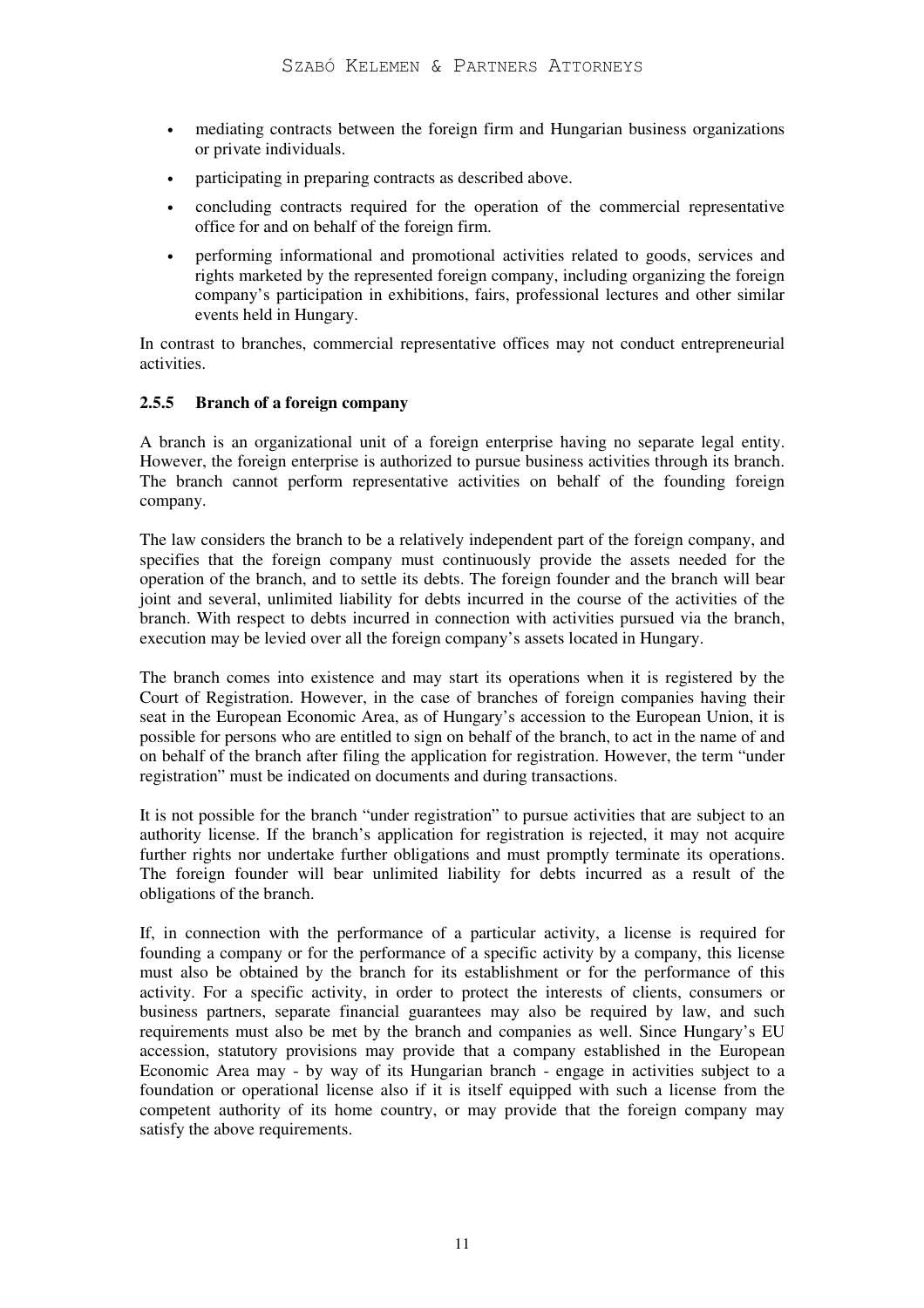A branch may be entered in the Companies Register if the application for registration and its appendices conform to the requirements prescribed by the Branches Act and the Registration Act.

Only employees and persons seconded to the branch, or persons who have a Hungarian domicile and a permanent services agreement to work at the branch, may represent the branch. However, since Hungary's EU accession, this rule does not apply to branches established by foreign companies registered in the European Economic Area. The Branches Act sets forth certain incompatibility rules for private person representatives of branches.

The branch is obliged to appoint a statutory auditor. However, since Hungary's EU accession, in the case of branches established by foreign companies registered in the European Economic Area, the branch is not obliged to appoint a statutory auditor provided that the foreign company's annual report has been prepared and audited in accordance with the relevant directives of the European Union and that the branch has published and deposited the foreign company's annual report in Hungarian.

The amount of capital available for the operation of the branch must be indicated in Hungarian Forint (HUF). Changes in the branch's capital must be reported to the Court of Registration, for registration and publication, at least once every year.

## **2.6 Mergers and acquisitions**

## **2.6.1 Mergers**

Under the Companies Act, a company's assets and liabilities may be transferred to another company and a new company (legal successor) may be established with the assets of the existing company through transformation. According to the provisions of the Companies Act, the merger of two or more companies and the de-merger of a company can accomplish transformation.

A merger is a way of amalgamating the assets or liabilities, and the activities of two or more companies. According to the Companies Act, there are two kinds of mergers, whereby:

- A company ceases to exist and all of its property is transferred to another existing company which is deemed the legal successor of the fused company in all respects.
- Two or more existing companies cease to exist and all of their property is transferred to a new company established through a merger, which is deemed the legal successor of the fused companies in all respects.

A de-merger is a way of splitting the assets or liabilities and business lines of one company. The Companies Act contains two methods of de-merger whereby:

- The original company ceases to exist and two or more separate and new independent companies come into existence with the assets of the original company. The new companies become the legal successors of the terminated original company (division de-merger).
- The original company remains in existence and continues to operate in its previous corporate form. One or more new companies are created by the members de-merging from the original company with certain parts of the assets of the original company. The new companies will be the legal successors of the original company based on the provisions of the de-merger agreement, unless the Companies Act states otherwise (separation de-merger).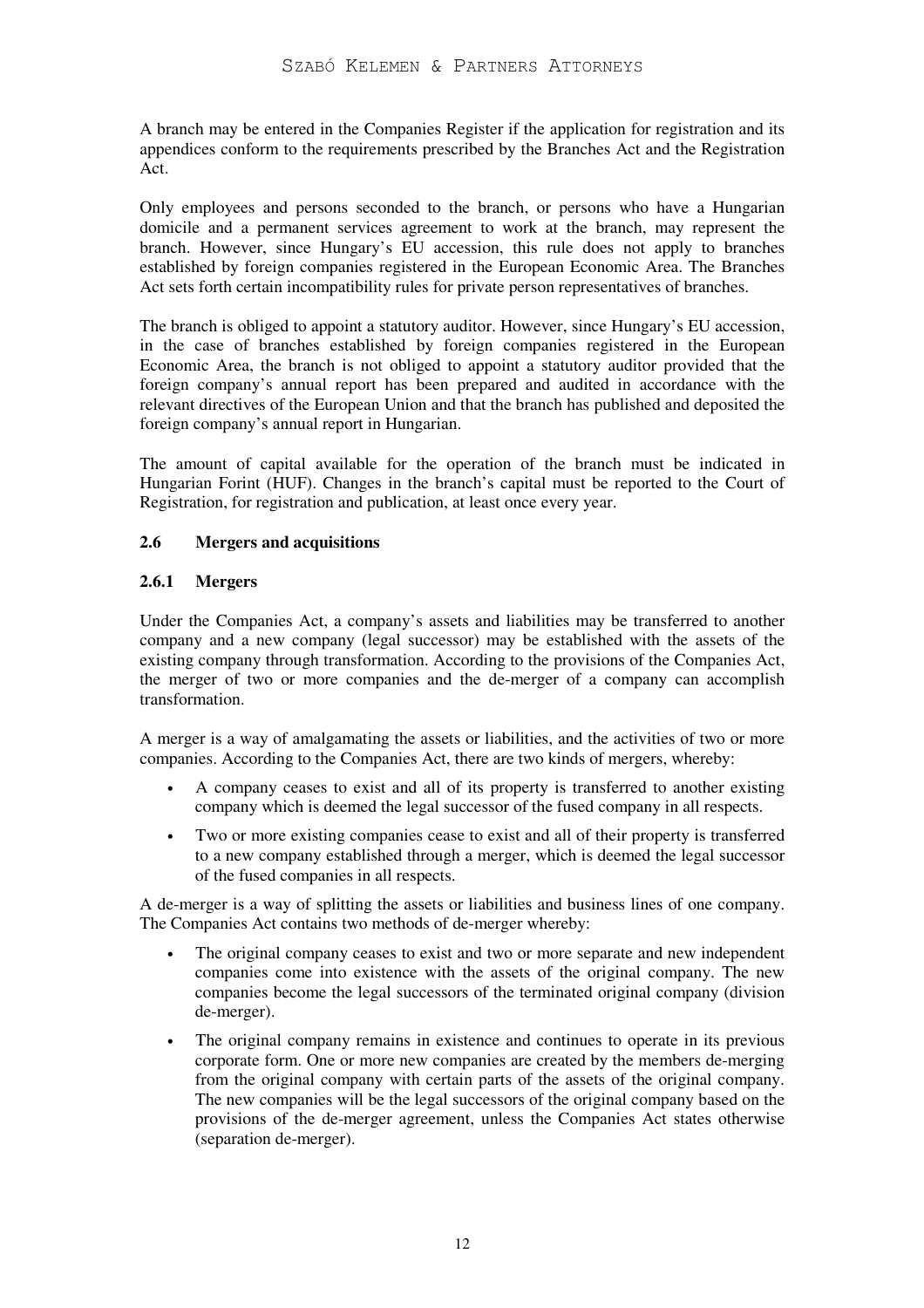## **2.6.2 Acquisitions**

In the case of acquisitions, the aim to concentrate capital and/or business lines and/or strengthen the business position can be achieved by:

- having shares/quotas
- holding voting or other rights (e.g. the right to elect persons having key roles in the management of the target company)
- using the assets
- having other forms of influence

The Companies Act contains obligations imposed not only on Kfts or private Rts, but directly on the party acquiring the quotas/shares in them, for reporting a take-over if it exceeds a certain threshold (at least 75% of the direct or indirect votes, the latter of which is defined in the Hungarian Civil Code). Furthermore, provided that the articles of association do not exclude this, any minority quotaholders/shareholders of the controlled company may request (within 60 days from the publication of the take-over) that the dominant member purchase their shares.

The Companies Act introduced a new legal concept as of July 1, 2006; namely, a recognized group of companies. Any company which is required to draw up consolidated annual reports according to the Accounting Act (dominant member) and any public or private Rt, or Kft, over which the dominant member effectively exercises a dominant influence according to the Accounting Act (controlled company) may decide to enter into a control contract to join forces in pursuing their common business interests and continue operating in the form of a recognized group of companies. Having a recognized group of companies registered in the Companies Register will not result in creating a separate legal entity from the companies belonging to the recognized group. The dominant member must notify the creditors of any of the companies in the recognized group by an announcement to be published twice in the official companies' gazette (Cégközlöny). The members of a controlled Kft or shareholders of a private Rt which participate in setting up the recognized group may request that their quotas/shares be purchased by the dominant member. The Companies Act contains further stipulations that are applicable to recognized groups of companies.

Act CXX of 2001 on Capital Markets (the Capital Markets Act) contains special rules (for example, reporting and publishing obligations) that are applicable for the take-over of public Rts, i.e. an Rt operates as a public company if partial or total subscription of its shares is open to the public.

According to the Capital Markets Act, before acquisitions related to a public Rt (which has a registered seat in the Republic of Hungary or whose shares are admitted to trading on a Hungarian-regulated market) exceeding 33% (or 25% if there is no shareholder in the public Rt other than the bidder holding more than 10% of the voting rights, whether directly or indirectly) can begin, a public take-over bid must be made for all shareholders who have voting rights and all shares with voting rights. The bid must be approved by the Supervisory Authority in advance. A special procedure must also be conducted under the supervision of the State Supervisory Authority. If the bidder has acquired ninety percent or more of the voting rights and provided that further conditions of the Capital Markets Act are met, then he may exercise his option to purchase the remaining shares of the public Rt. If the bidder's holding in the public Rt exceeds ninety percent of the voting rights when closing out the takeover bid, the bidder must purchase the remaining shares if so requested in writing by the owners of these shares. The Capital Markets Act also contains an obligation to report and publish acquisitions related to public Rts. Since Hungary's accession to the European Union,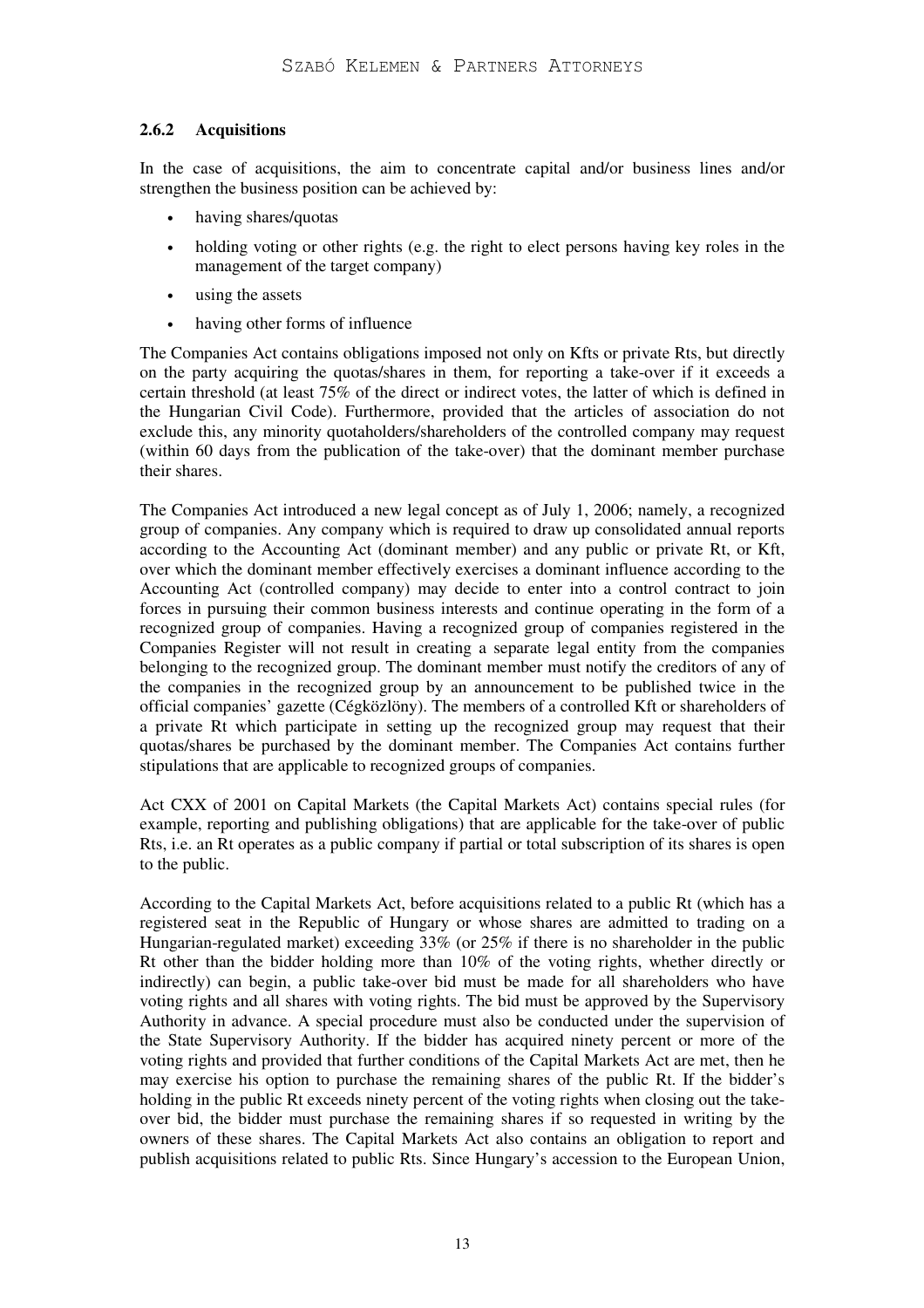certain acquisitions must be published in all Member States of the European Union where the Rt's shares are officially listed on a regulated market.

The acquisition of listed shares may be rendered conditional upon additional requirements stipulated in the bylaws of the Budapest Stock Exchange approved by the State Supervisory Authority.

In the course of planning the acquisition, details of the relevant legal rules, such as for example the Companies Act and the Capital Markets Act, should also be considered. However, the prohibition of a one-member company from establishing or acquiring a Hungarian one-member company, which was contained in the previous corporate legislation, was removed by the Companies Act. In other words, Hungarian law now allows a chain of one-member companies.

## **3 REGULATIONS FOR FOREIGN INVESTMENT**

## **3.1 General legislation**

The Hungarian Parliament has passed extensive legislation intended to protect foreign and domestic investors from re-nationalization and expropriation. The most notable legislation is Act XXIV of 1988 on Foreign Investment. Hungary has also concluded bilateral investment agreements with several countries which include prohibitions relating to re-nationalization and expropriation.

Hungarian legislation makes no distinction between domestic companies and companies with foreign participation. For the establishment, accounting, employment supervision, and insolvency of companies with foreign participation, the legal provisions applicable to domestic companies must also be applied, i.e. they are treated the same as wholly Hungarianowned entities. A permit from the foreign exchange authority is not required for the foundation of, or participation in, a Hungarian company by foreigners.

Companies with foreign participation may be established for any type of economic activity, unless precluded by law. Prohibitions and restrictions are limited to some specific areas, for example, water transport, where a shipping license may be subject to majority Hungarian or EU ownership.

Permission is not required for foreign investments in financial institutions or insurance companies, but solely through the investor's foreign domicile, regardless of the size of the investment.

European Economic Area nationals and companies, registered in the European Economic Area, may perform cross-border services under the conditions and detailed rules laid down in specific legislation.

## **3.2 Acquisition of agricultural land by foreign persons**

Hungary may restrict the acquisition of agricultural land by foreign persons (natural persons and legal entities) and Hungarian legal entities for a seven-year transitional period following Hungary's accession to the EU.

Notwithstanding the above, nationals of EU Member States, European Economic Area Member States, and other similar States treated equally on the basis of an international treaty, who plan to settle in Hungary as private entrepreneurial agricultural producers and who have been lawfully residing and pursuing agricultural activities in Hungary for a minimum of three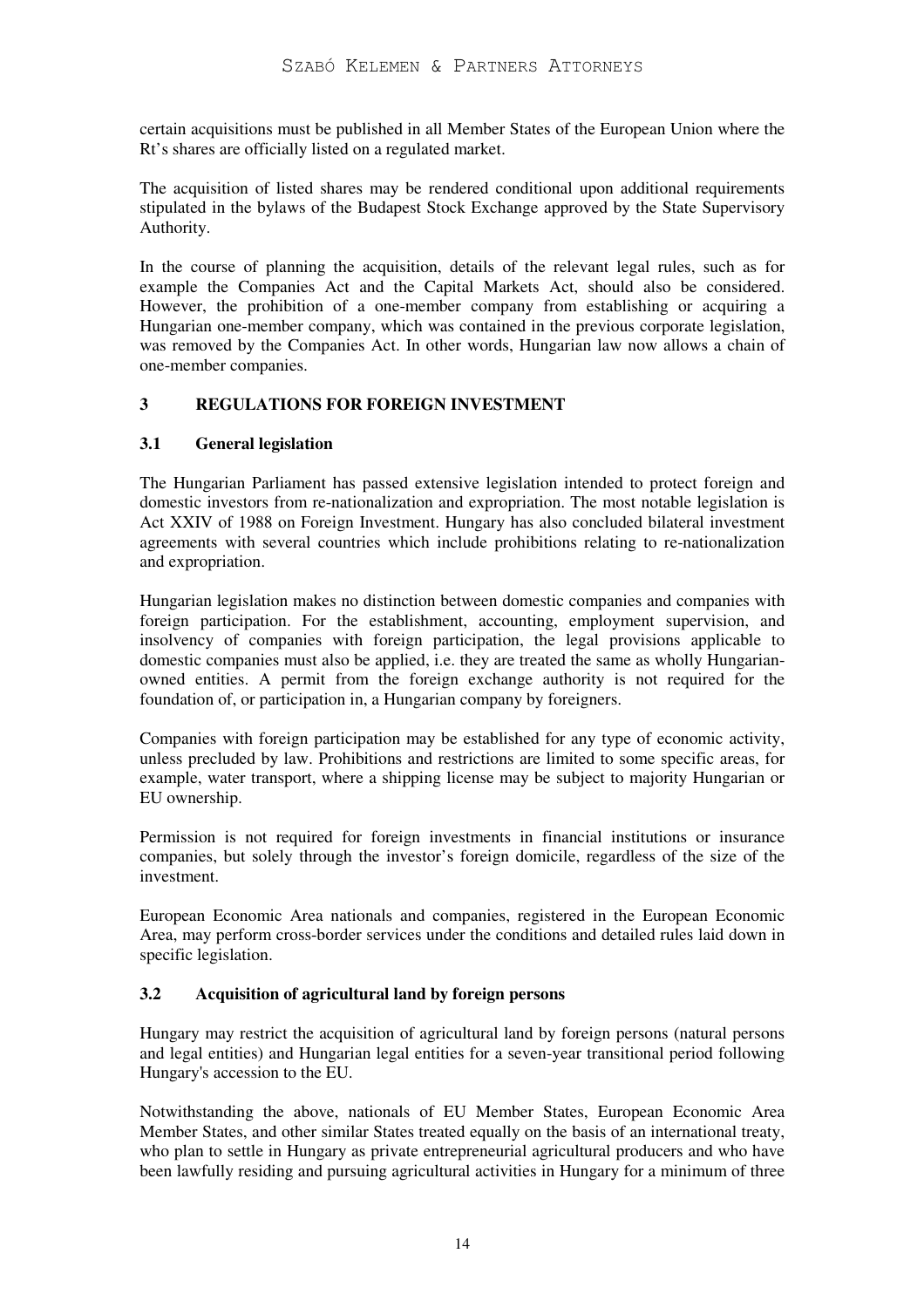years, will enjoy the same treatment as Hungarian citizens with the proviso that they will have to provide the necessary documentation as stipulated in Act LV of 1994 on Arable Land (Arable Land Act).

When the above transitional period expires, the seven-year period may be extended by an additional three years based on the difference in land prices between the European Union and Hungary.

## **3.3 Acquisition of non-agricultural real estate by foreign persons**

In general, the acquisition by foreign persons (natural persons and legal entities) of nonagricultural real estate requires the authorization of the competent authority. This rule does not apply to nationals and legal entities of EU Member States, European Economic Area Member States, and other similar States treated equally on the basis of an international treaty. All such nationals and legal entities will be treated in the same manner as Hungarian citizens and legal entities.

## **3.4 Acquisition of property by branches**

Pursuant to the Branches Act (Act CXXXII of 1997 on Hungarian Branches and Commercial Representative Offices of Foreign-Registered Companies), foreign companies registered in the EEA or in a state whose citizens may enjoy the same legal treatment on the basis of an international treaty as citizens of states that are party to the EEA Agreement, may acquire the ownership of real estate necessary for business activities performed through their Hungarian branch only if such property is not classified as agricultural land. Foreign companies registered in a state not qualifying as an EEA state may acquire the ownership of real estate necessary for business activities performed through their Hungarian branch only if such real estate is not classified as agricultural land or a natural preservation area.

No permit is needed for acquiring the ownership title of real estate:

- in the cases defined in international treaties; or
- if a state of reciprocity in this matter has been established between Hungary and the country where the foreign company is registered.

In the absence of international treaties or a state of reciprocity, a foreign company may acquire the ownership of real estate, if the real estate is required for its business activities performed through its Hungarian branch, pursuant to the applicable legal provisions on the acquisition of real estate in Hungary by foreigners.

If the foreign company decides to dissolve its Hungarian branch office, it must sell its branch office's real estate within one year of the dissolution of the branch, unless its acquisition of title to the same real estate would not be subject to official authorization or unless the county public administration office has granted an exemption from such an obligation.

## **3.5 Foreign exchange controls**

Restrictions on foreign exchange transactions and transactions performed in foreign currency were mostly removed by a series of laws enacted prior to Hungary's accession to the EU. Particularly important is Act XCIII of 2001 on Foreign Exchange Liberalization and the Modification of Related Acts (Liberalization Act).

The purpose of the Liberalization Act is to eliminate foreign exchange restrictions and foster the free movement of capital.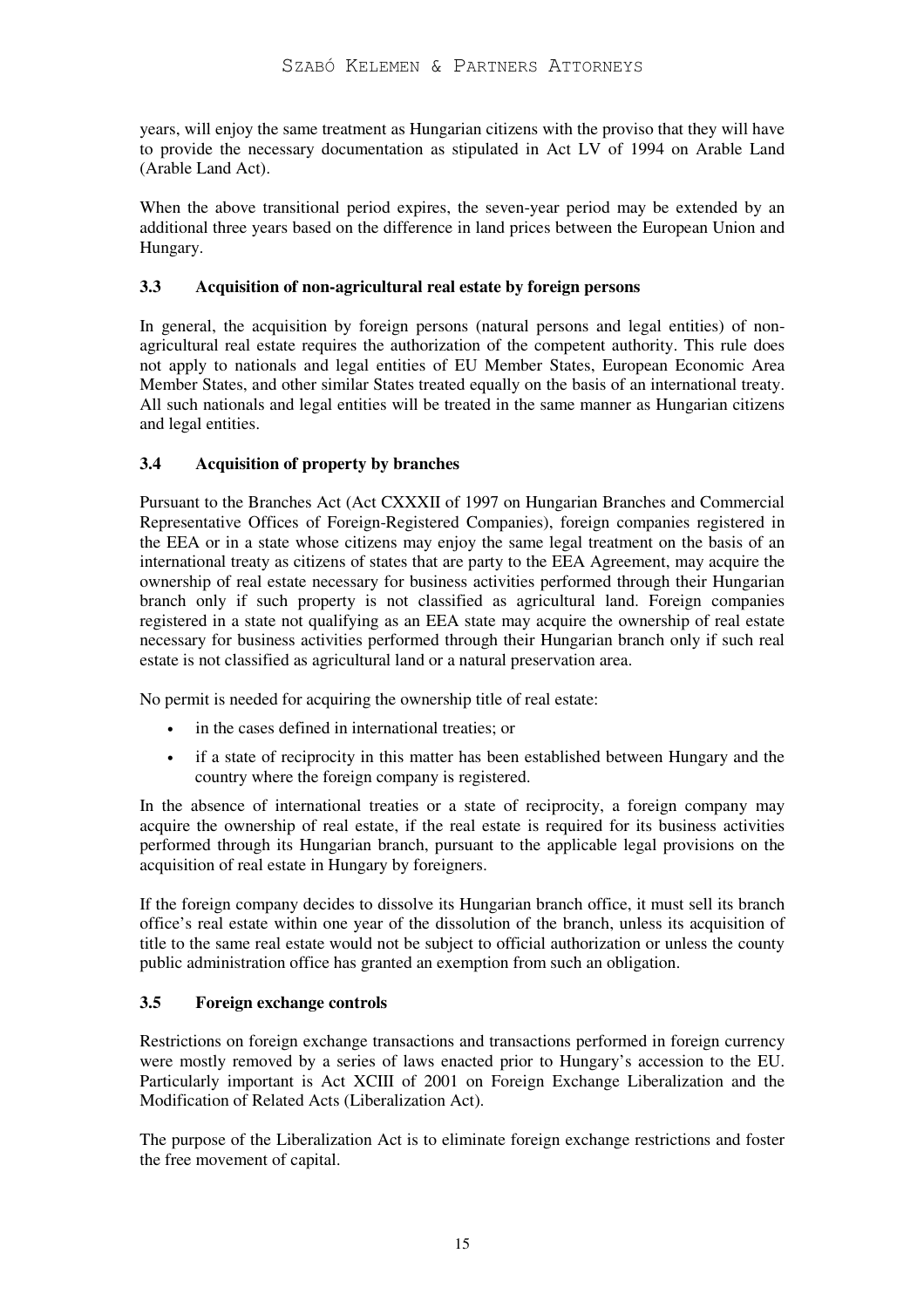Pursuant to the Liberalization Act, all entities capable of establishment under Hungarian law may freely use Hungarian or foreign currency in their legal transactions or activities.

Notwithstanding the above, the Liberalization Act states that taxes, public dues and other payments ordered by public authorities must be paid in the Hungarian currency (HUF).

#### **3.6 Banking obligations**

Companies doing business in Hungary must open a bank account in a Hungarian bank. Nevertheless, there is nothing to prevent a Hungarian company or any Hungarian individual from holding a bank account outside of Hungary.

Hungarian legislation allows dividend remittances and, if applicable, capital repatriation to foreign investors. The Hungarian currency (HUF) is converted at the foreign-exchange rate set by the commercial bank engaged in the transaction.

## **4 BANKING AND CAPITAL MARKETS**

#### **4.1 Banking system**

Hungary has a two-tier banking system, which means that the functions of the central bank and other specialized banks (commercial banks and specialized institutions) are separate.

The National Bank of Hungary (NBH) is the central bank and a member of the European System of Central Banks (ESCB). The NBH and the members of its decision-making bodies perform their duties and carry out their obligations independently from the government. With the exception of the European Central Bank, the NBH (and the members of its decisionmaking bodies) may not ask for or follow instructions from the government, the institutions and bodies of the European Union, the governments of other EU Member States or any other institution or body.

According to the definition of Act CXII of 1996 on Credit Institutions and Financial Enterprises (Financial Enterprises Act), credit institutions are financial institutions which collect deposits and provide credit lines and loans, and which perform other financial services. Depending on the financial activities performed by a credit institution, it may be known as a (commercial) bank, as a specialized credit institution, or as a co-operative credit institution (savings or credit co-operative).

A commercial bank may only operate in Hungary as a company limited by shares (Rt) or as the branch office of a foreign bank. A permit from the Hungarian Financial Supervisory Authority (PSzÁF – Supervisory Authority) is required before a commercial bank may be established and the commencement of operations in Hungary is allowed. In the case of a branch office of a foreign bank, a license for banking activities issued by its foreign authority is also required. The Financial Enterprises Act determines the range of financial services that commercial banks may provide.

In Hungary, foreigners may only perform financial services in one of two ways: by establishing a company limited by shares and registered in Hungary, or by founding a registered branch office. Banks – including the branch offices of foreign credit institutions – may be founded with a minimum of HUF 2 billion (EUR 7.1 million) in initial capital. A foreign registered credit institution may also establish bank representation, but may not perform any kind of business activity.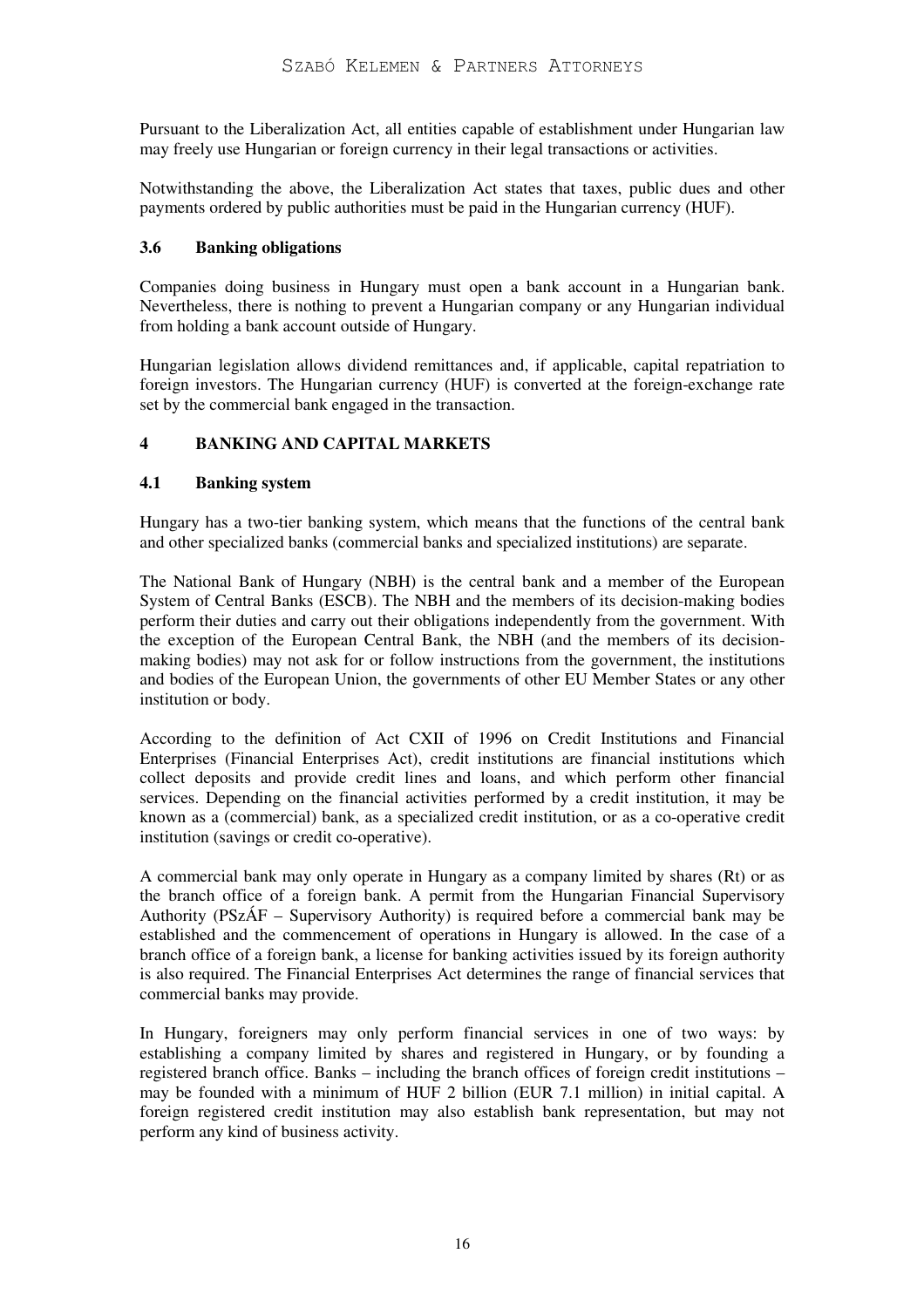Since Hungary's accession to the European Union, credit institutions registered in another Member State of the EU may engage in cross-border services.

#### **4.2 Capital markets**

After closing its doors in 1919, the Budapest Commodity Exchange (BCE) resumed operations in November 1989 in order to promote free trade in agricultural products. Less than a year later, the Budapest Stock Exchange (BSE) opened on 19 June 1990. The BSE and BCE were transformed from public corporations into limited companies in 2002 and 2003 respectively, and then merged in the autumn of 2005. The last trading day of the BCE was 28 October 2005, and the first trading day of the Commodity Section of the BSE was 2 November 2005.

The aim of the Capital Markets Act (Act CXX of 2001 on Capital Markets) is:

- to promote development and to improve the competitive edge of capital markets on the international stage
- to ensure transparency
- to improve regulations pertaining to parties involved in capital markets
- to improve the security of investments and to protect investors
- to improve the efficiency of the supervision of capital markets

The Capital Markets Act sets out rules on securities issues (including dematerialized securities), the conversion of securities, and the marketing of securities (the private and public offering of securities and the public offering of government securities). Since July 2005, the Capital Markets Act has outlined detailed rules on securities issued on regulated markets, i.e. on any exchange market which is included in the lists prepared by Member States regarding their regulated markets and which is sent to other Member States and the European Commission for information purposes. In addition, the Capital Markets Act also sets out, in detail, the rules of the subscription procedure and the international trading of securities, the trading of securities on account, share registers and nominees. From December 2007 regulations governing the service activities of investment service providers and commodities brokers, formerly contained in the Capital Markets Act, may be found in separate legislation, i.e. Act CXXXVIII of 2007 on Investment and Commodity Brokers and Their Permitted Activities. In order to provide such services, the service provider must submit an application to the Supervisory Authority, which will issue the permission if all the conditions set out by law are fulfilled. The service provider must report on its activities to the Supervisory Authority annually by providing its annual audited financial statements.

The financial sector – including credit institutions, investment service providers, insurance companies, pension funds and the BSE – is under the auspices of the Supervisory Authority.

Among others, Government Decrees No 250/2000 (XII. 24.) and 348/2004 (XII. 22.) impose special accounting rules concerning the stock exchange, clearing houses and banks.

#### **5 FOREIGN TRADE**

#### **5.1 Import and export rules**

Products and services may be imported freely into Hungary, subject to certain restrictions.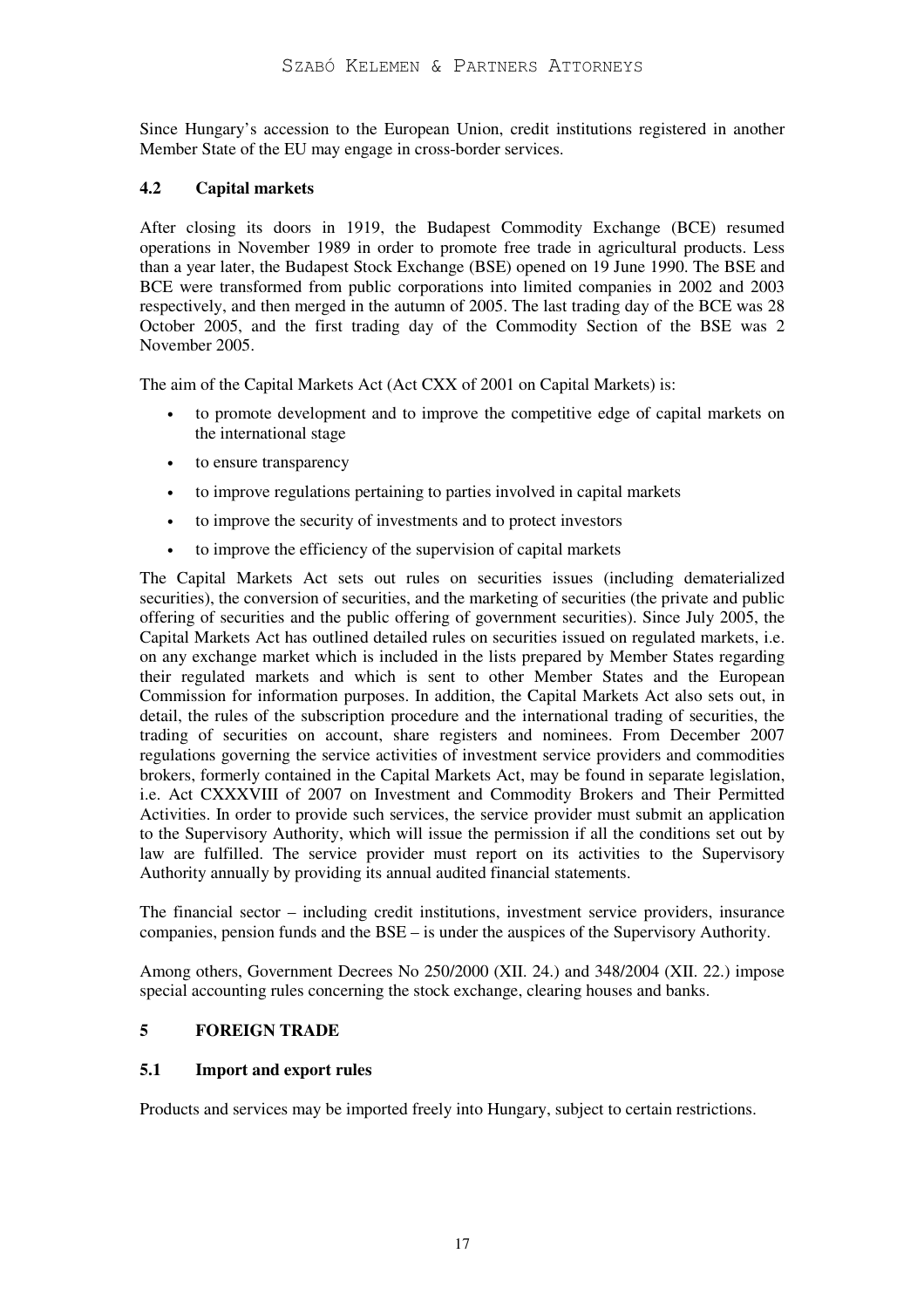Since Hungary's accession to the European Union (1 May 2004) trade with other Member States takes place within the framework of the EU's internal market, the main principles of which are the free movement of goods, services, capital, and persons.

Trade between the EU and third countries is also regulated by EU legislation, within the framework of the EU's common commercial policy. Council Regulation (EC) No 3285/94 of 22 December 1994 on the common rules for imports (Import Regulation) applies to products imported to the EU originating in third countries, except for textile products which are covered by special common rules and products originating in certain third countries listed in Council Regulation (EC) No 519/94 of 7 March 1994.

According to the Import Regulation's general rule, products can be freely imported into the EU and, accordingly, are not subject to any quantitative restrictions, without prejudice to the safeguard measures which may be taken under the Import Regulation. Safeguard measures may be applied when products are imported into the Community in such greatly increased quantities and/or on such terms or conditions as to cause or threaten to cause, serious injury to Community producers.

In addition, neither the EU rules on the internal market, nor the Import Regulation, preclude the adoption or application by Member States of measures on the grounds of public morality, public security, the protection of the health and life of humans, animals or plants, the protection of national treasures, the protection of industrial and commercial property, and special formalities concerning foreign exchange.

Under Hungarian law, Government Decree No 110/2004 (IV. 28.) on the Trade of Goods, Services and Rights of Material Value Traversing the State and Customs Frontier (Trade Decree) and Government Decree No 16/2004 (II. 6.) – in line with Council Regulation (EC) No 1236/2005 of 27 June 2005 concerning trade in certain goods which could be used for capital punishment, torture or other cruel, inhuman or degrading treatment or punishment provide for certain exceptions from the EU free trade rules set out above. According to these decrees, export or import transactions of certain products require a license from the Hungarian Trade Licensing Office of the Ministry for National Development and Economy, e.g. transactions with armaments, radioactive materials, recyclable or harmful waste, parts or derivatives of endangered animal and plant species, devices used in surveillance, and military engineering defense technology.

As for agricultural legislation, it should be noted that Hungary now falls under the very detailed European agricultural legal system and the Common Agricultural Policy (CAP). Other important regulations with respect to drugs (including psychotropic drugs), chemicals, waste, and nuclear products are contained in the decrees of the competent ministers.

# **5.2 Anti-dumping regulations**

Since Hungary's EU accession, EU anti-dumping regulations have been applicable, the main source of which is Council Regulation (EC) No 384/96 of 22 December 1995 (Anti-Dumping Regulation). The intention of the Anti-Dumping Regulation is to protect the EU against imports dumped from third countries, and its application is based on two conditions: (i) the existence of dumping; and (ii) the proof of injury to Community industry, be it injury caused to an industry established in the Community, the threat of injury, or substantial retardation of the establishment of such an industry.

## **5.3 Quotas and other non-tariff barriers**

Council Regulation (EC) No 520/94 of 7 March 1994 (Quota Regulation) establishes a Community procedure for administering quantitative quotas. The Quota Regulation applies to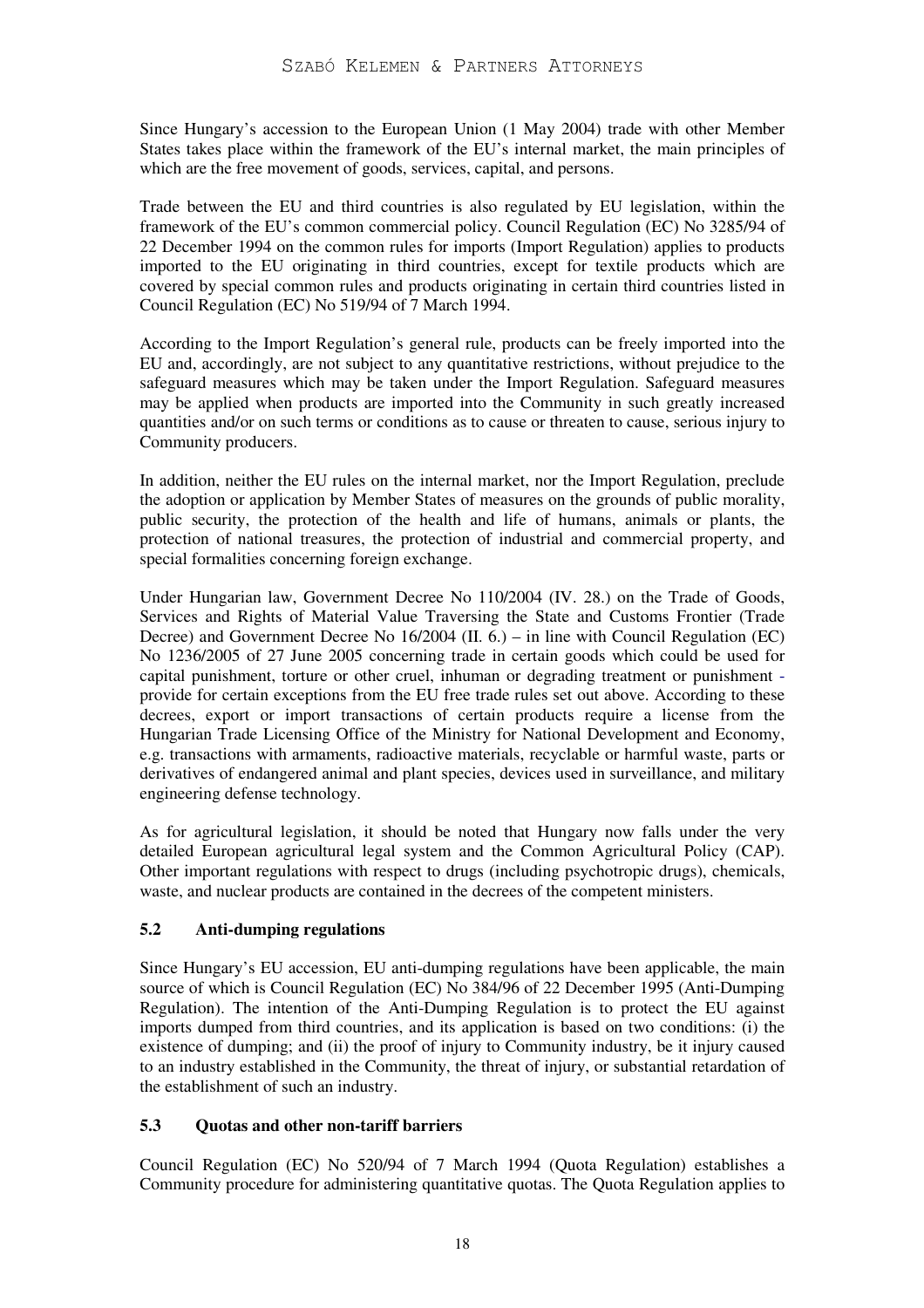import and export quotas, whether autonomous or conventional, established by the Community.

The Quota Regulation does not apply to agricultural products listed in Annex II in the Treaty of Rome, to textile products, or to products covered by special import rules which state specific provisions for the administration of quotas.

The Commission publishes notices in the Official Journal of the European Union which announce the opening of quotas, set the allocation method, the conditions to be met by license applications, time limits for submitting them, and a list of the competent national authorities to which they must be sent.

Quotas shall be allocated among applicants as soon as possible after they have been opened.

Quotas may be administered by one of the three methods set out in the Quota Regulation, i.e. (i) the method based on traditional trade flows; (ii) the method based on the order in which applications are submitted; and (iii) the method of allocating quotas in proportion to the quantities requested, by a combination of these methods, or by any other appropriate method.

#### **6 COMPETITION/ANTITRUST REGULATIONS**

#### **6.1 Introduction**

The Hungarian competition/antitrust regime consists of both domestic and EC rules of law which regulate market conduct and ensure consumer protection. Apart from the general rules, some specific products or branches of business are subject to special regulations.

The most important domestic source is Act LVII of 1996 on the Prohibition of Unfair and Restrictive Market Practices (Competition Act). Further rules can be found in sectoral legislation, such as the rules concerning telecommunications, public utility services and electricity. Standalone provisions regarding the prohibition of the abuse of buyer power of certain undertakings were introduced by Act CLXIV of 2005 on Trade, effective from June 1, 2006. The Hungarian Criminal Code (1978) contains important anti-trust rules, as certain cartels may induce the application of criminal penalties against both the natural and legal person participants. In addition, under the Criminal Code any person who, either individually or as a member of an association of undertakings, attempts to unlawfully influence a tender procedure may be subject to criminal penalties.

The Competition Act deals mainly with the following issues:

- control of concentrations between undertakings
- prohibition of unfair competition
- prohibition of unfair manipulation of business decisions
- prohibition of agreements restricting competition
- prohibition of the abuse of a dominant position

#### **6.2 Control of concentrations between undertakings**

The Hungarian Competition Authority (HCA) has the power to investigate major mergers, acquisitions and certain joint ventures, and may prohibit them if they would significantly impede effective competition in the relevant market, in particular as a result of the creation or strengthening of a dominant position.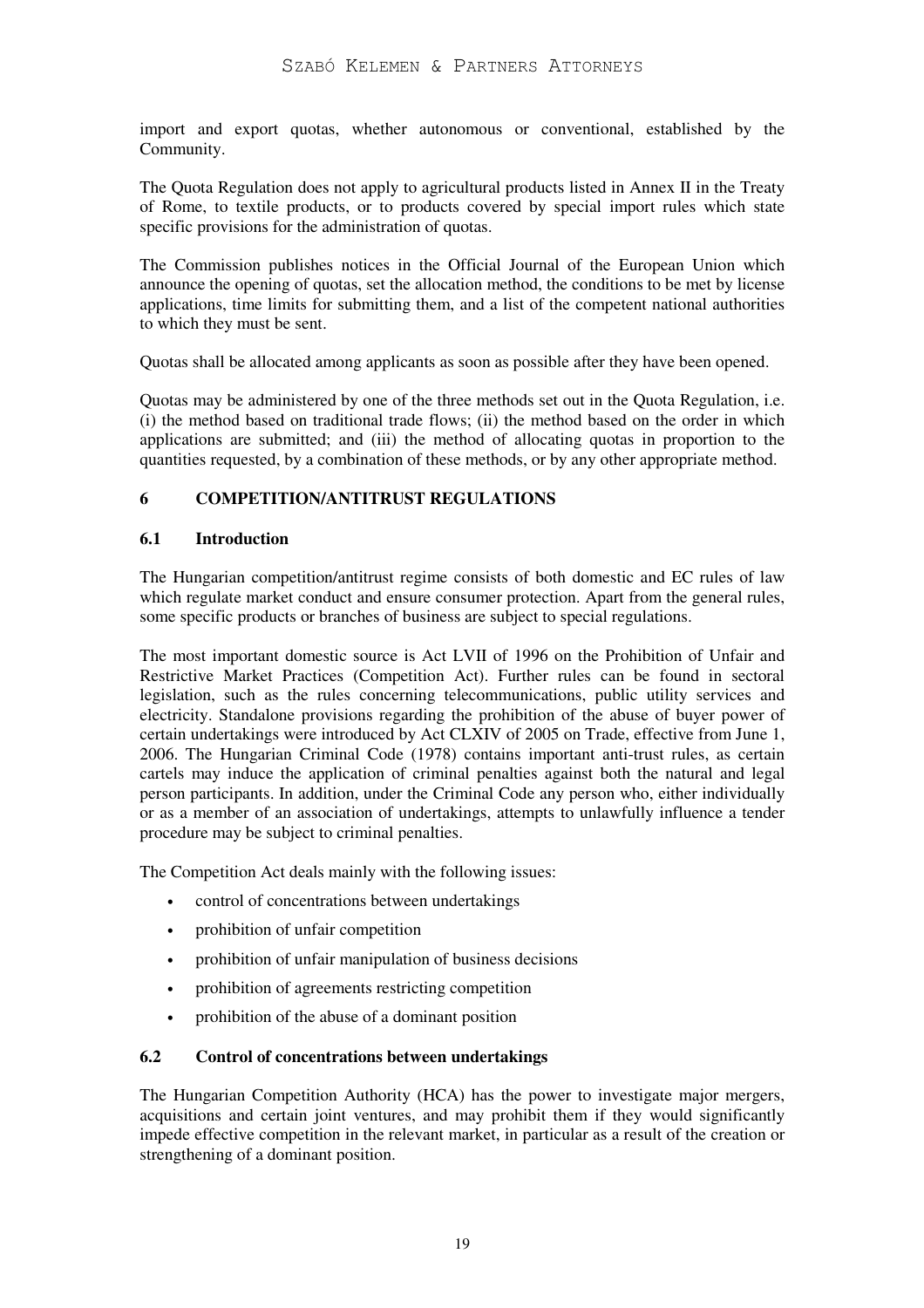In the case of company mergers, the Competition Act requires a compulsory clearance application to the HCA if:

- the combined net sales revenue of all the groups of companies involved, and the net sales revenues of the companies controlled jointly by members of the groups of companies involved with other companies in the previous financial year exceeded HUF 15 billion (EUR 53.6 million); and
- among the groups of companies involved there are at least two groups with net sales revenues of HUF 500 million (EUR 1.8 million) or more in the previous year together with the net sales revenues of companies controlled jointly by members of the same group with other companies.

The HUF 500 million (EUR 1.8 million) threshold covers those mergers - which took place during the two-year period preceding the merger and which were not subject to authorization - between companies that used to be part of the group that lost control due to the merger with companies from the group that acquired control.

In the case of concentrations between insurance companies, the value of gross insurance fees shall be taken into account instead of the net turnover. In the case of concentrations between investment service providers, the income from the investment activity shall be considered and in the case of concentrations between funds, the income from membership fees shall be taken into consideration.

In the case of concentrations between credit institutions and financial enterprises, the following income item amounts shall be taken into consideration, instead of the net turnover:

- a) interest received
- b) income from securities
	- i) income from shares and other securities of variable returns
	- ii) income from holdings
	- iii) income from holdings in associated enterprises
- c) commission received
- d) net profit on financial transactions
- e) income from other operating activities

Concentrations are broadly defined and include mergers between formerly independent undertakings, acquisitions and full-function joint ventures. The determining factor is whether the transaction will lead to a lasting change in direct or indirect control over one or more of the undertakings.

If there is a legal requirement to notify a concentration, then it will be subject to the suspending rule contained in the Competition Act, i.e. the merger agreement will be deemed unconcluded until it has been authorized by the HCA.

The HCA may not withhold authorization if the transaction would not significantly impede effective competition in the relevant market, in particular as a result of the creation or strengthening of a dominant position. The HCA will take into account various factors, including the evidence of potential new entrants, the barriers to entry, the availability of alternative products, and the impact of the concentration on the undertakings' market position, among other issues.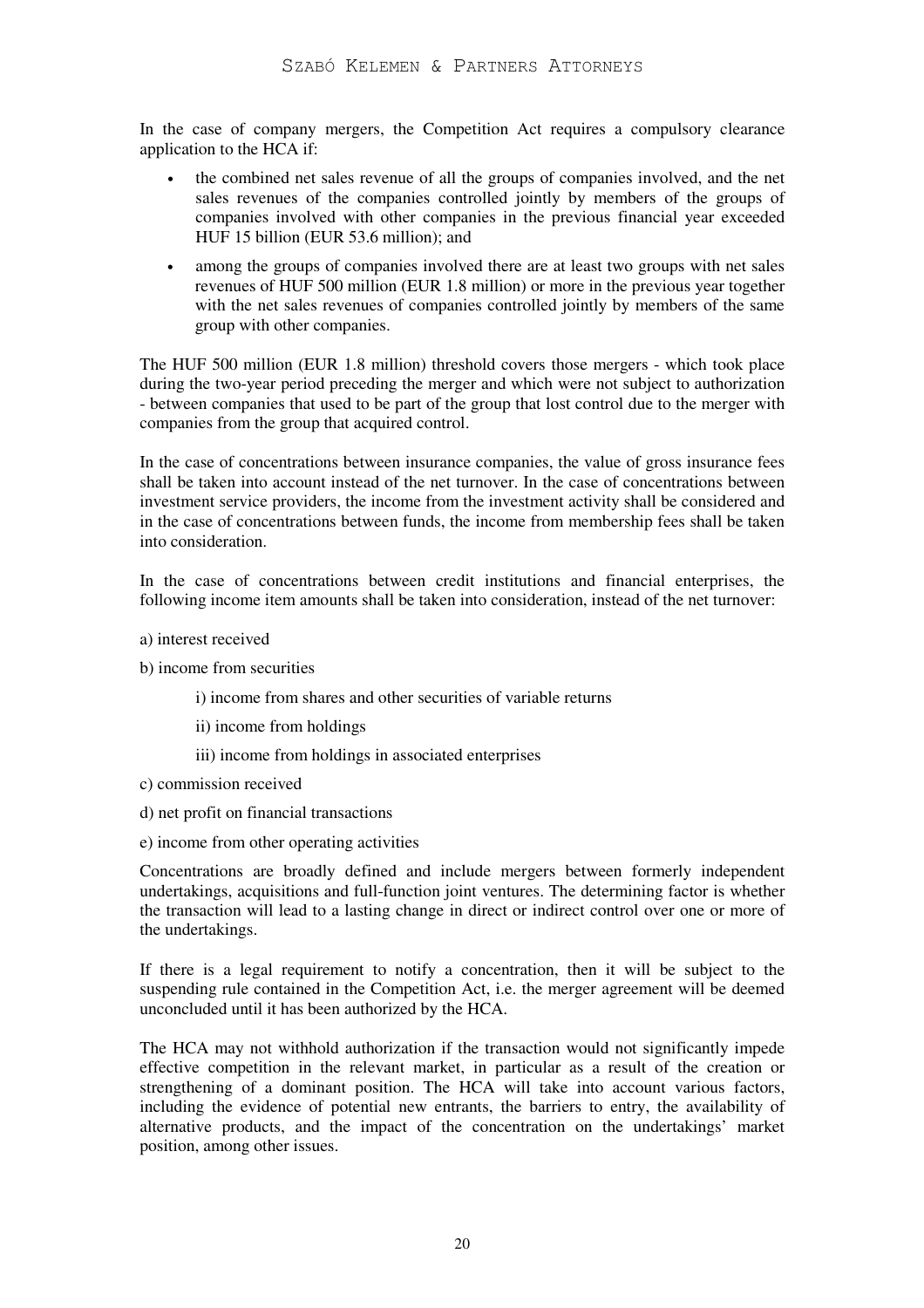The relevant market is defined with regard to the goods subject to the agreement and to the geographical territory. In addition to the goods for which the agreement is concluded, goods considered reasonable substitutes in terms of use, price, quality and the conditions of performance should also be taken into account.

When competition concerns are raised, the HCA has wide discretion in either applying structural remedies (e.g. the divestment of assets or shares, termination of exclusive distribution agreements, or severance of vertical links with customers, etc.), or requesting behavioural undertakings (e.g. licensing certain products/brands, or granting access on equal terms, etc.).

## **6.3 Prohibition of unfair competition**

It is generally prohibited to pursue any unfair business activity that would violate or threaten competitors', business partners' and/or consumers' rightful interests, or which conflicts with the requirements of business integrity. In addition to a general clause stating this, the Competition Act specifies five types of conduct which are deemed illegal:

- It is prohibited to violate or jeopardize the good reputation or credit-worthiness of a competitor by stating or spreading untrue facts, and by misrepresenting true facts as well as by any other practices.
- It is prohibited to gain access to or use business secrets in an unfair manner, to disclose business secrets to unauthorized parties or to publish such secrets.
- It is prohibited to make an unfair appeal to another party, which is aimed at dissolving an economic relationship maintained with a third party, or at preventing the establishment of such a relationship.
- Goods may not be produced, or placed on the market, or advertised with such a typical outside appearance, packaging, or marking by which a competitor or its goods are normally recognized.
- It is prohibited to interfere with the integrity and fairness of bidding procedures, tenders, auctions, and transactions effected on an exchange in any way.

A company whose rightful interests have been violated or threatened may file an action in the civil courts requesting, among other things, the termination of the unfair practice, or compensation.

#### **6.4 Prohibition of unfair manipulation of business decisions**

It is prohibited to deceive business partners in competition. It is especially prohibited to deceive business partners with respect to the characteristic features of a product or service (i.e., the price and essential qualities of the product), to provide misleading information regarding the conditions of the sale, or the purchase of the product or service, or to give a false impression of the possibility of a particularly favourable purchase. It is forbidden to limit business partners' freedom of choice in any way.

Unfair practices within this chapter of the Competition Act fall within the competence of the HCA and investigations are started based on their knowledge of any unfair practices.

#### **6.5 Prohibition of agreements restricting competition**

The Competition Act prohibits companies from entering into agreements or concerted practices which have as their object or potential or actual effect, the prevention, restriction or distortion of competition. It is forbidden to enter into agreements that directly or indirectly fix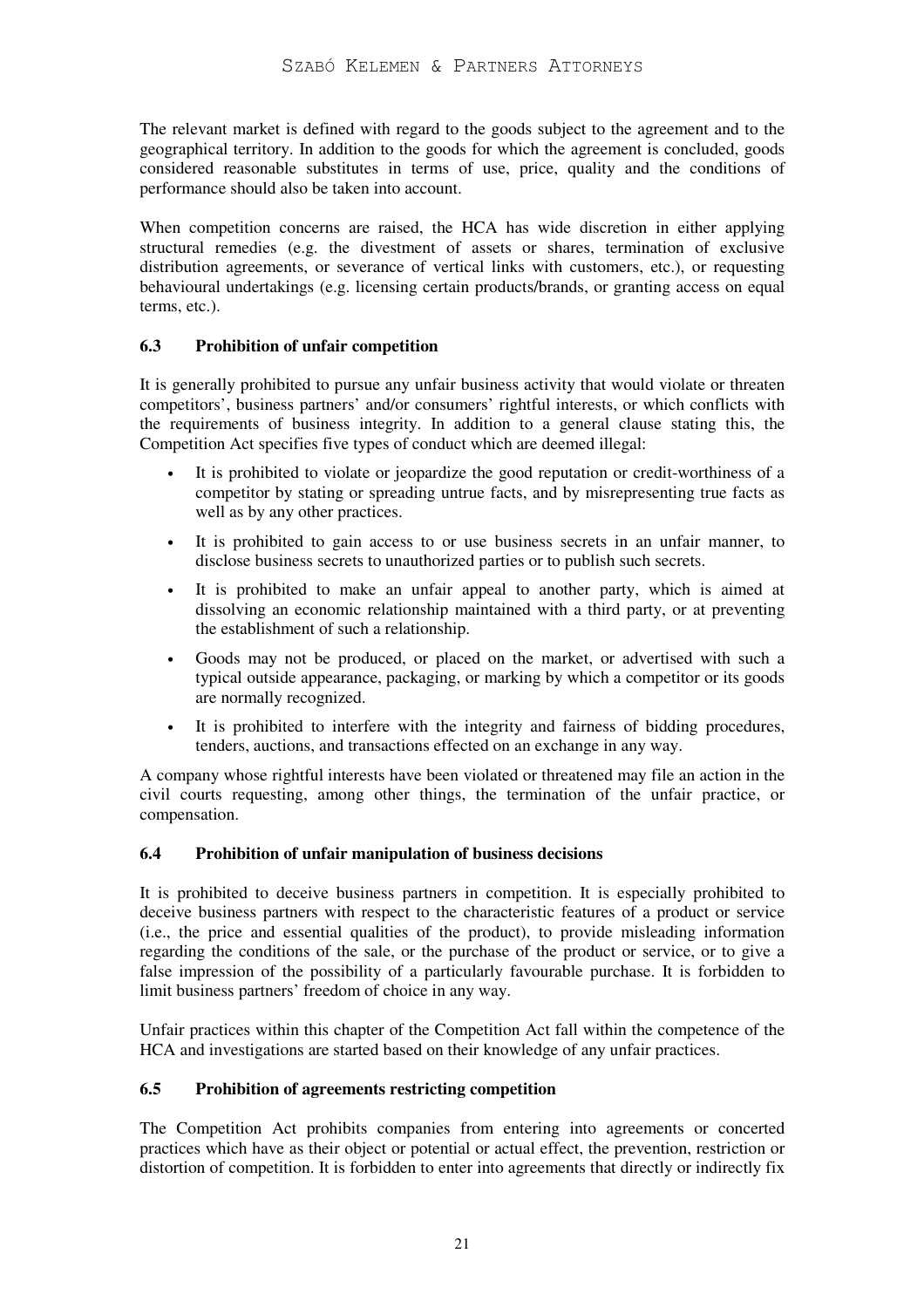purchase prices, limit distribution, exclude groups of consumers from purchasing certain goods, and hinder market entry, among other things.

Exemptions from the general rule of prohibition are:

- Agreements of minor importance, i.e. where the joint participation of the contracting parties and their subsidiaries does not exceed 10% of the relevant market. This exemption does not apply to agreements aimed at price fixing between competitors or the division of the market by competitors.
- Block exemptions. The application of block exemptions is subject to the conditions set out in the Competition Act and/or the applicable Government Decree.
- The possibility to apply to the HCA for an individual exemption no longer exists. Instead, if the negative consequences of the agreement are outweighed by certain positive effects (which are enumerated in the Competition Act, e.g. contribution to a more reasonable organization of production or distribution, or the promotion of technical or economic development, or a fair part of the benefits arising from the agreement are channelled to the consumer, etc.), the agreement will be automatically exempted from the prohibition. However, the burden of proof that the agreement is exempt from the prohibition on this basis rests with the party who refers to this provision.

Investigations are started based on the HCA's knowledge of any concerted practices or restrictive agreements; private enforcement through the courts is also possible in certain matters.

#### **6.6 Prohibition of the abuse of a dominant position**

The existence of a dominant position is not prohibited in itself. However, the Competition Act forbids the abuse of a dominant position and provides examples of abusive practices, i.e. hindering market entry or predatory pricing.

A company is deemed to have a dominant position in the relevant market if it is in a position to conduct its economic activities in a manner largely independent of others; it does not have to consider the market behaviour of its competitors, suppliers, buyers or other business partners.

Investigations are started based on the HCA's knowledge of any abusive practices; private enforcement through the courts is also possible in certain matters. If the abusive conduct is manifested in the dominant company's refusal to enter into an agreement with another undertaking, the undertaking, so refused, may go to court requesting the conclusion of the agreement.

## **7 CONSUMER PROTECTION**

One important aim of Act CLV of 1997 on Consumer Protection (Consumer Protection Act) is to ensure the safety of goods placed in the market, with another being to protect the life, health and safety of consumers. Separate legal regulations or prescriptions by the European Union may set forth safety requirements regarding different products, and if so, these products may only be distributed if such requirements are fulfilled.

The Consumer Protection Act also states that consumers must be properly informed, and that products must be suitably packaged. If the legal regulations on information and packaging are violated, the consumer, at his discretion, may enforce his rights against the manufacturer, or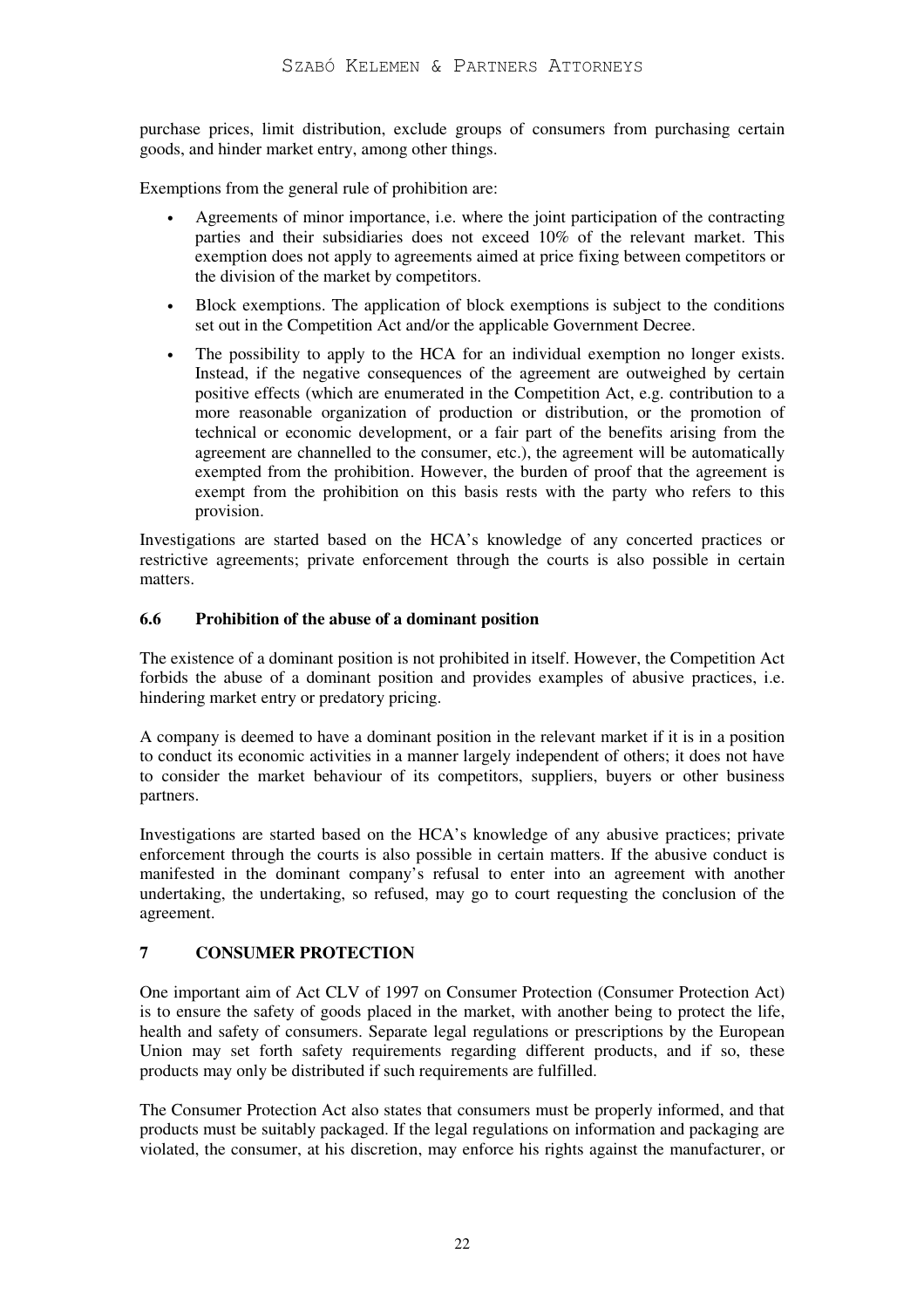any distributor, regardless of whether or not the manufacturer was identified. In the latter case, the distributor is entitled to enforce a claim for reimbursement against the manufacturer. According to the Consumer Protection Act, a complaint made by a consumer shall be examined and answered within 30 days by the business entity. Should the negotiations between the consumer and the business entity be unsuccessful, the Consumer Protection Act has established a special arbitration board to settle disputes between a business entity and the consumer or, should this fail, to decide on the matter expeditiously in order to effectively enforce consumers' rights. Generally, the procedure of the arbitration board does not prevent the business entity or the consumer from enforcing its/his rights in court.

The Hungarian Consumer Protection Authority supervises whether the provisions of the Consumer Protection Act are properly applied in consumer relationships. Should the authority discover that the business entity did not comply with the relevant provisions, it may impose legal sanctions, e.g. impose penalties or temporarily close the business. If certain conditions exist, the imposition of a penalty is mandatory on the basis of the Consumer Protection Act. The penalty may amount to five per cent of the annual net sales revenue of a business entity whose annual net sales revenue is in excess of HUF 100 million, up to a maximum of HUF 100 million (EUR 357,000); if the infringement concerns the lives, health, physical integrity of a broad range of consumers, the amount of the penalty may be up to HUF 2 billion (EUR 7.1 million). (Concerning a business entity whose net sales revenue is under HUF 100 million, the upper limits of the penalties are: HUF 500,000 (EUR 1,785) and HUF 5 million (EUR 17,850) respectively.)

Since 2007 the Consumer Protection Act has also contained rules regarding the cooperation of the consumer protection authorities of Hungary and other countries in the European Economic Area, and regarding the enforcement of the European Union's most important pieces of consumer protection legislation.

Other important legislation also protects the rights of consumers, e.g. Act XLVIII of 2008 on Business Advertising Activities and Act XLVII of 2008 on the Prohibition of Unfair Trade Practices Against Consumers. The latter Act establishes a general prohibition of unfair practices via any active or negative conduct which results in the distortion of consumers' conduct.

## **8 GOVERNMENT-OWNED INDUSTRIES AND PRIVATIZATION**

## **8.1 Government-owned industries**

The properties owned by the Hungarian State consist of:

- treasury property, which serves the public (e.g. historical buildings, forests, stateowned shares in companies which became state-owned property by using funds originating from the central budget and state-owned funds); and
- state-owned entrepreneurial assets.

Treasury property was formerly managed by the Treasury Property Holding Office and the main administrator of state-owned entrepreneurial assets was the Hungarian Privatization and State Holding Company (ÁPV Zrt). In addition, the national land reserves were managed by the Land Reserve Management Body. These three bodies were finally unified into the Hungarian National Asset Management Company (MNV Zrt) beginning from January 1, 2008.

Together with the above changes, Act XXXIX of 1995 on the Sale of State-Owned Entrepreneurial Assets (Privatization Act), which applied to (i) assets remaining under long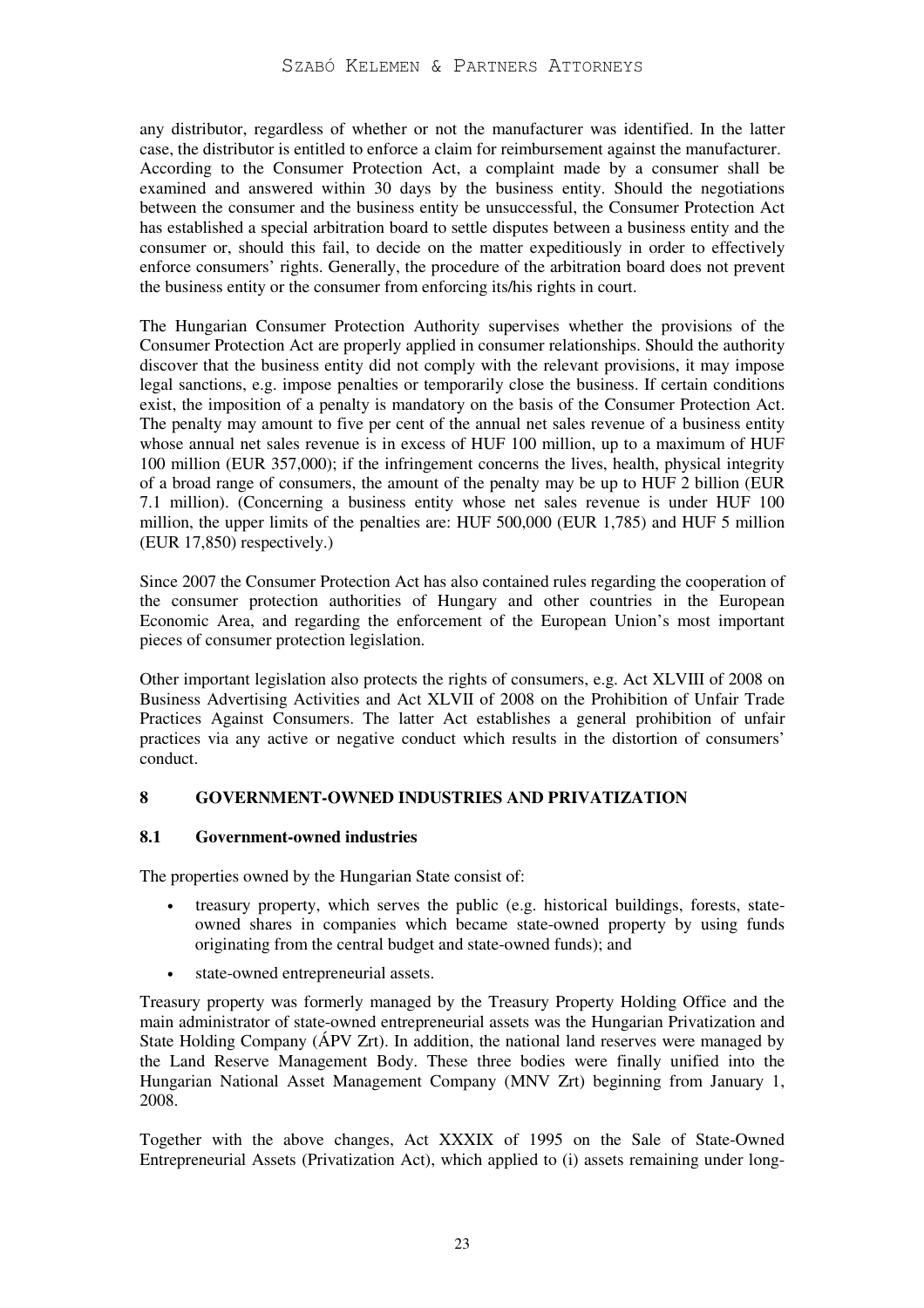term state ownership and (ii) entrepreneurial assets available for privatization, was repealed and replaced by Act CVI of 2007 on National Assets (National Assets Act).

According to the National Assets Act, the Hungarian State regards the main privatization process as having ended. The primary aim of asset management in this case is to preserve national assets and to provide for their profitable operation, which does not preclude the possibility of sale.

The annex of the National Assets Act lists those companies in which the Hungarian State will keep its stake. These companies are involved in many industries, from electricity and water supply to forestry.

#### **8.2 Privatization**

Privatization in Hungary can be divided into four phases:

I. Up to 1994, the State sold attractive, well-run marketable companies, and at the same time, tried to provide assets to the widest possible circle of small domestic investors.

II. Between 1995 and 1997, large strategic companies (public utility service providers, banks, companies of strategic importance) were privatized at an accelerated pace, mainly to strategic investors.

III. Since 1997, capital market transactions (public offerings, sales through the stock exchange) as well as the privatization of minority stakes have come to the forefront of the privatization process.

IV. From 2002, the target has been to finalize privatization.

By 2007, more than 80% of Hungarian GDP was produced by the private sector. The Government is committed to continuing the privatization process which also generates income for the state budget.

Privatization revenues for 2005 and 2006 amounted to HUF 154 bn and HUF 325.3bn, respectively. The key companies which were partially or fully sold to private investors included Budapest Airport, Malév Hungarian Airlines, FHB Bank and MÁV Cargo (railway transportation).

The remaining properties which are expected to be privatized in the future primarily represent state monopolies. The Government's privatization policies, as well as the list of the companies which will be sold, are set out in the National Assets Act. In accordance with this Act, 25% of the shares minus 1 vote of Magyar Posta Zrt. (postal services) and MVM Zrt. (energy producer and trader), and 100% of ÁAK Zrt. (motorway management) are being proposed for sale during 2009 or in subsequent years.

The privatization of the national gambling monopoly, Szerencsejáték Zrt, is also projected, although its minimum rate of state ownership has been determined at 100% under the aforementioned Act, an amendment to which would require a Government consensus.

The list of properties for sale is available at MNV Zrt's homepage (www.mnvzrt.hu).

The sale of these properties should be performed by MNV Zrt (i) directly, or (ii) through capital market institutions, or (iii) through investment funds or investment enterprises.